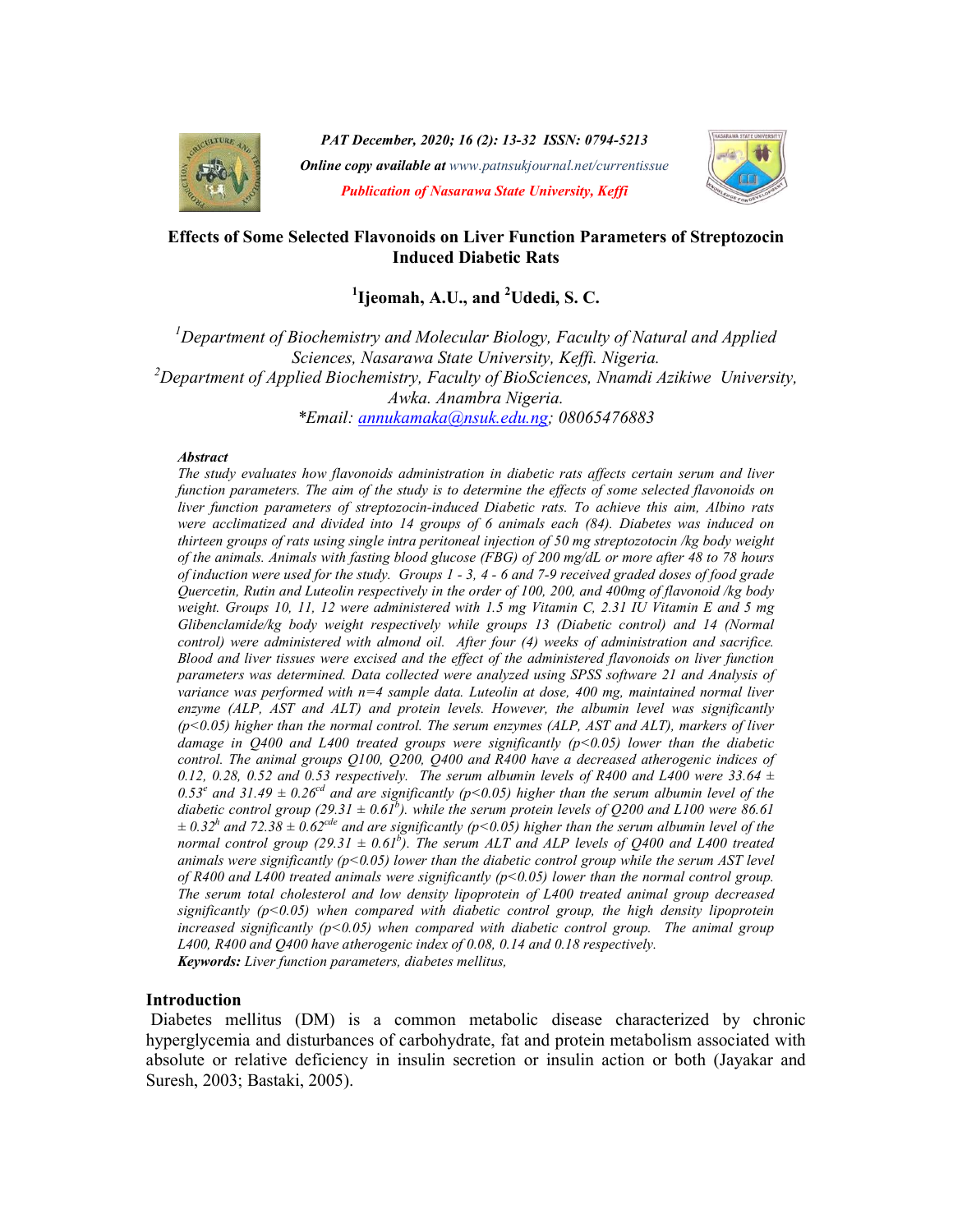Continuous high glucose levels after onset of either type 1 or type 2 diabetes has secondary adverse effects on the beta cell itself. The current knowledge is that oxidative stress plays a significant role in the development of diabetes and its complications (Dos-santos *et al.*, 2019: Tabatabaei-Malazy et al., 2013). The major concern of the 2016 World Health Organization (WHO) day celebration was Diabetes mellitus (Takian and Kazempour-Ardebili, 2016). It was estimated that a population of 300 million people worldwide will suffer diabetes by the year 2025, with a prevalence rate of 7.7 % by 2030 (Kayar et al., 2017). Many more death at the rate of 3.96 % DM patient is expected to die annually and that 6.8 % cause of death will be attributable to DM (Kayar et al., 2017). However, the global burden on diabetes mellitus according to the 2016 global report on diabetes by WHO has now increased by several millions more than the 2025 projection. WHO in its report estimated that a total of 422million adult were living with DM in 2014 and that DM was the cause of 1.5 million death in 2012 (WHO, 2016). It was also estimated that 1.6 million deaths occurred in 2016 because of DM (WHO, 2020). According to the report from international diabetes federation the value has further increased to 451 million adult living with DM worldwide in the year 2017 and will further increase to 693 million by 2045 if no effective prevention method is adopted (Cho et al., 2018).

Liver plays a central role in maintenance of glucose homeostasis. Derangement in liver function and particularly liver enzymes, alanine amino transferase (ALT), aspartate amino transferase (AST), alkaline phosphatase (ALP), Gammar Glutamyl Transpeptidase (GGT) widely co-exist in type 2 diabetes mellitus (Ni et al., 2012: Shibabaw et al., 2019). According to growing body of evidence, elevated liver enzymes are recently considered a risk factor for development of diabetes in conjunction with other risk factors (Abbassi et al, 2012: Kunutsor *et al.*, 2013). Bora *et* al. (2016) reported abnormalities in at least one liver function parameter in 71.25 % of patients sampled. They further stated that deranged liver enzymes (ALT and ALP) were most common in male and female and mostly associated with glycemic status. The pathophysiological mechanisms of diabetes mellitus induced abnormalities in liver biomarkers are still unclear however, there are speculations that DM may be responsible for deposition of fats in the liver and inflammation which alters the function of the liver and changes its biomarkers (Hanley *et al.*, 2005).

Increase in liver enzyme and hepartomegaly because of glycogenic hepartopathy has been observed in type 1 diabetic patients. This is caused by excessive and irreversible accumulation of glycogen in the hepartocytes (Ucler et al., 2015).

Leeds *et al.*, (2009) reported that an elevated ALT was associated with glycemic control and that this elevation is not uncommon in type 1 diabetes. Hepartic glycogenosis associated with poor metabolic control was observed in an 18-year-old female type 1 diabetic patient. This condition was accompanied by elevated liver function test in. Liver enzymes declined after achievement of glycemic control (Yener *et al.*, 2009). Similar observation was made in a 19year-old male whose hepartomegaly and elevated liver enzymes were resolved when put on glycemic control (Ucler *et al.*, 2015). The prevalence of abnormal liver function parameters among diabetic patients is till controversial (Getnet *et al.*, 2019). The presence study was aimed to substantiate this claim and to see if there will be improved liver function at the end of the experimental period. The effect of flavonoids on the liver function of streptozocin induced diabetic rats was studied. The results generated from this research will provide useful information for effective management and treatment of diabetes mellitus and its complications using the flavonoids. Also, treatment of individual prior to disease manifestation may delay the onset of diabetes mellitus in individuals who are predisposed to diabetes mellitus.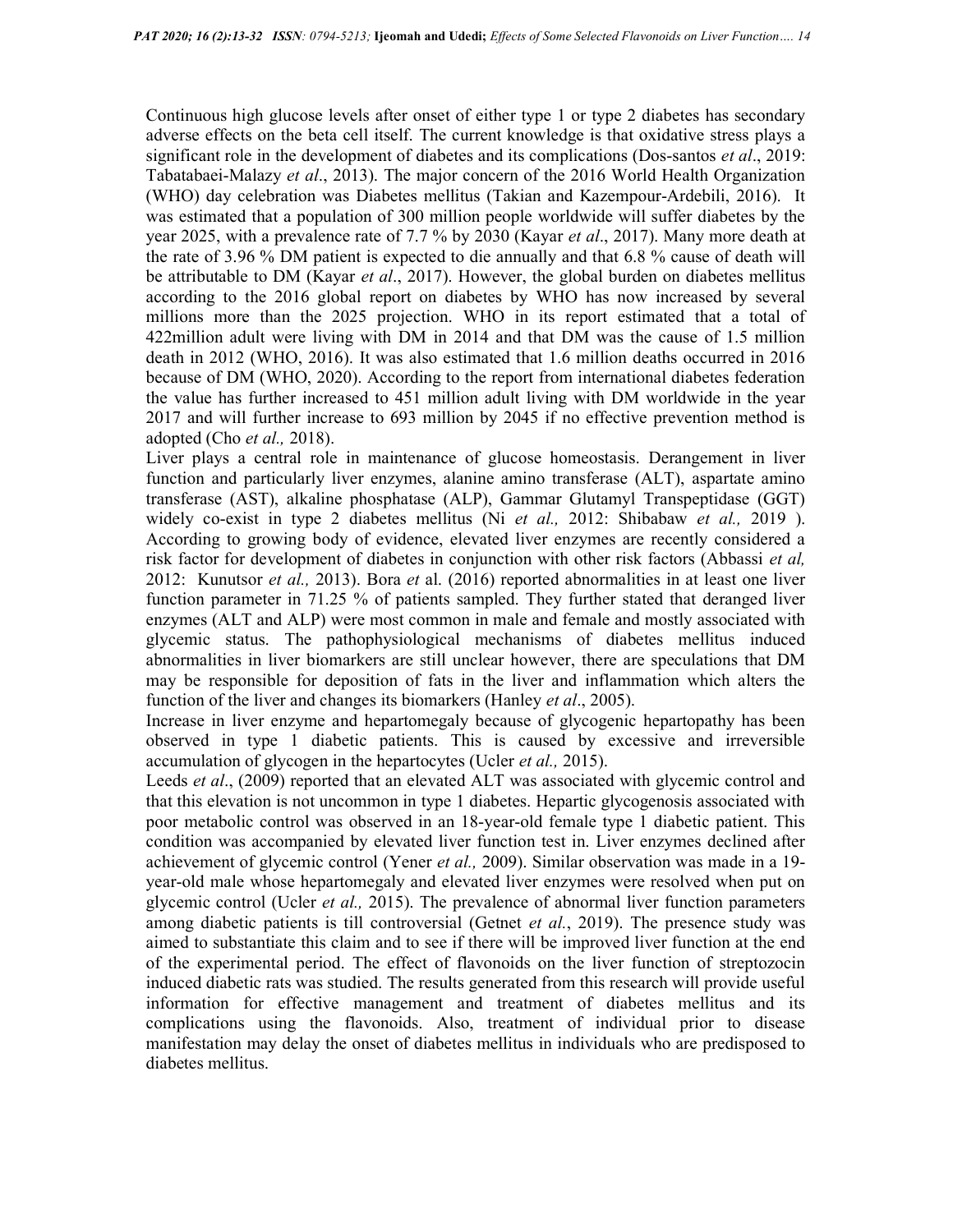Flavonoids are group of natural substances with variable phenolic structure found in all the parts of plant, food, and beverages such as fruits, vegetables, grains, bark, roots, stems, flowers, cocoa, tea, and are therefore sources of dietary flavonoids (Panche *et al.*, 2016).

They are secondary metabolites in plants that have some desirable characteristics (Ruiz-Cruz et al., 2017). The health benefiting effects of flavonoids is attributable to their antioxidant, antibacterial, antiviral, and anti-inflammatory properties and because of their ability to scavenge for free radicals and protect cells from oxidative damage activity as conferred on them by the presence of hydroxyl group (reducing power) (Ruiz-Cruz et al., 2017). In addition to the above, they have anti-mutagenic, modulatory effects on key cellular enzyme function (Panche *et al.*, 2016), hepatoprotective, coronary heart disease prevention and anticancer activities (Kumar and Pandey, 2013).

The *in vitro* antioxidant activities flavonoids and phenols are well established. It has been documented that some flavonoids showed antioxidant activities more than a nutritional antioxidant for example vitamin C (Tsimogiannis and Oreopoulou, 2004; Soobrattee et al., 2005). However, the relationship between in vitro and in vivo antioxidant activities of the flavonoids and phenolics have not been properly established and documented. Therefore, it will be necessary to study the *in vivo* antioxidant activities of some flavonoids from plants, with antioxidant and anti-diabetic activities, in relation to their effects on progression and complications arising from of diabetes mellitus regarding its hepartoprotective function.

## Materials and Methods

#### **Materials**

## Source of food grade flavonoids used

Five hundred (500) g each of the food grades Quercetin and Rutin, with Cas number 117-39- 5, 153-18-4 and product number CN Lab 161025, CN Lab 151022 respectively with percentage purity (98%), were purchased from Chinese Food grade Chemical company, CN Lab Nutrition China. One hundred (100) g of the food grade, Luteolin, with product number HK 161125 with percentage purity 98% was purchased from Chinese Food grade Chemical Hunan Hua Kang Biotechnology.

#### Source of experimental animals

All the animals (albino rats) used for the study were purchased from National Veterinary Research Institute (NVRI), Vom Plateau State and Animal house College of Health Sciences, Kogi State University, Anyingba, Kogi State. The rats were housed in well-ventilated clean Aluminium cages in the Advanced laboratory animal house of the Faculty of Natural and Applied Sciences, Nasarawa State University, Keffi, and fed with starter mass (vital feed) and clean water for two weeks to acclimatization laboratory conditions prior to commencement of study. The rats were maintained under standard laboratory conditions of temperature and humidity, at 12 hours light and 12 hours dark cycle daily. After acclimatization, these animals were weighed and divided into 14 groups of 6 animals each.

#### Methods

## Induction of diabetes mellitus

Diabetes mellitus was induced by administration of single intraperitoneal injection of 50 mg streptozotocin /kg body weight of in 8 hours-fasted rats (Burcelinet al., 1995). Fasting blood glucose level monitoring commenced 24 hours after induction and was determined with a glucometer. Any rat with fasting blood glucose level more than 200 mg/dL (11.1 mmol/L) was considered diabetic hence selected for the research.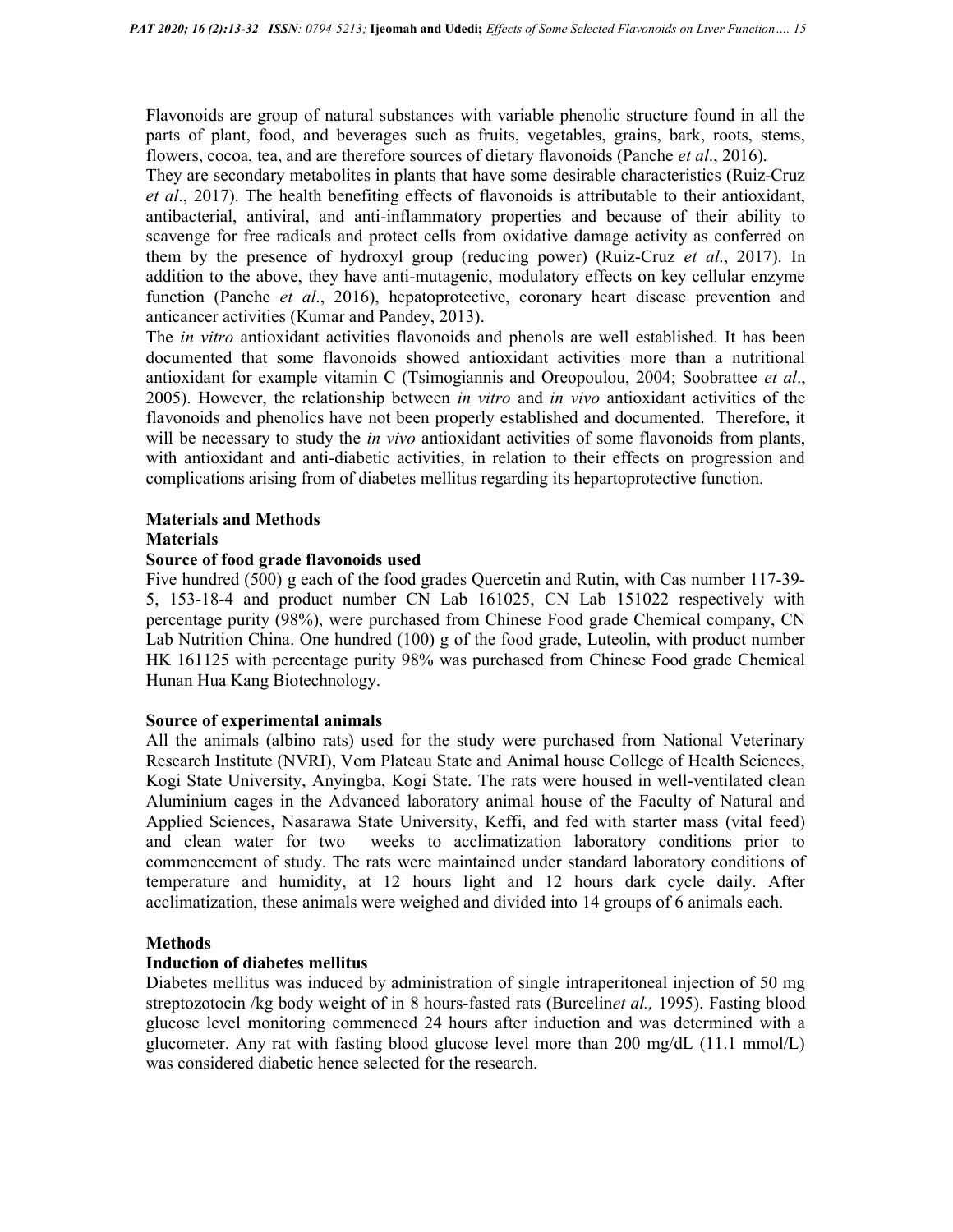## Experimental design

Eighty-four albino rats and placed in fourteen groups of six animals each. They were subsequently maintained with grower's mash (vital feed) and clean water *adlibitum*.

Groups 1 - 3, 4 - 6 and 7-9 received graded doses of food grade Quercetin, Rutin and Luteolin respectively in the order of 100, 200, and 400mg of flavonoid/kg body weight. Groups 10, 11, 12 were administered with 1.5 mg Vitamin C, 2.31 IU Vitamin E and 5 mg Glibenclamide/kg body weight respectively while groups 13 (Diabetic control) and 14 (Normal control) were administered with almond oil. The food grade flavonoids and vitamin E were separately dissolved in almond oil administered orally to the rats daily for a week's period using dosing needle. The dosage calculated for each rat was based on the weight of animal and dose specified for its group. The volume calculated for each rat was less than 2 ml. The fasting blood glucose was estimated on weekly basis (Ampa et al., 2017).

#### Animal sacrifice and serum sample collection

At the end of the fourth week, the animals were fasted overnight (8 hours) and blood was collected via ocular puncture using capillary tubes. Sera were harvested from the blood collected and used to assay for some serum markers enzymes (ALT, AST and ALP), albumin, protein, lipid profile parameters.

#### Collection and preparation of liver tissue homogenate

Liver of the rats were quickly excised from the sacrificed animals and the tissues were washed in ice cold normal saline (0.9% NaCl) and weighed. Twenty-five % of the tissues respective homogenates were prepared by homogenizing the tissues using mortar and pestle (Brostrom and Jeffay, 1970; Prioraet al., 2010) in 10 mM phosphate buffer saline (PBS) of pH 7.4. The homogenates were centrifuged in a refrigerated centrifuge at 15,000 Xg for 15 minutes. The supernatants were collected and stored below -20  $^{\circ}$ C until used. The supernatants were used for the determination of alkaline phosphatase (ALP), aspartate amino transferase (AST), alanine amino transferase (ALT), total cholesterol (TC), triacylglycerol (TG), high density lipoprotein-cholesterol (HDL-c), low density lipoprotein-cholesterol (LDL-c), protein and albumin.

#### Preparation of serum for some biochemical parameters

Blood samples collected from the animals were centrifuged at  $3000 \text{ X}$  g for 5 minutes in an refrigerated centrifuge. The supernatants (serum) were stored below -20  $^{\circ}$ C until used. Serum samples were used for the determination of alanine amino transferase (ALT), aspatate amino transferase (AST), alkaline phosphatase (ALP), albumin, protein and lipid profile parameters.

#### Biochemical parameters

The following biochemical parameters were carried out.

## Determination of aspartate transaminase (AST) and alanine transaminase (ALT) activities

AST and ALT were determined using the spectrophotometric method of Bergermeyeret al., 1978.

Procedure:

This assay is based on the principle that AST and ALT catalyse the transfer of amino group from L-aspartate/L-alanine to α-ketoglutarate to yield oxaloacetate/pyruvate respectively. Oxaloacetate/pyruvate oxidizes  $NADH$  to  $NAD<sup>+</sup>$  in the presence of malate dehydrogenase/lactate dehydrogenase. The decrease in absorbance at 340 nm in a spectrophotometer due to the oxidation of NADH is monitored and is proportional to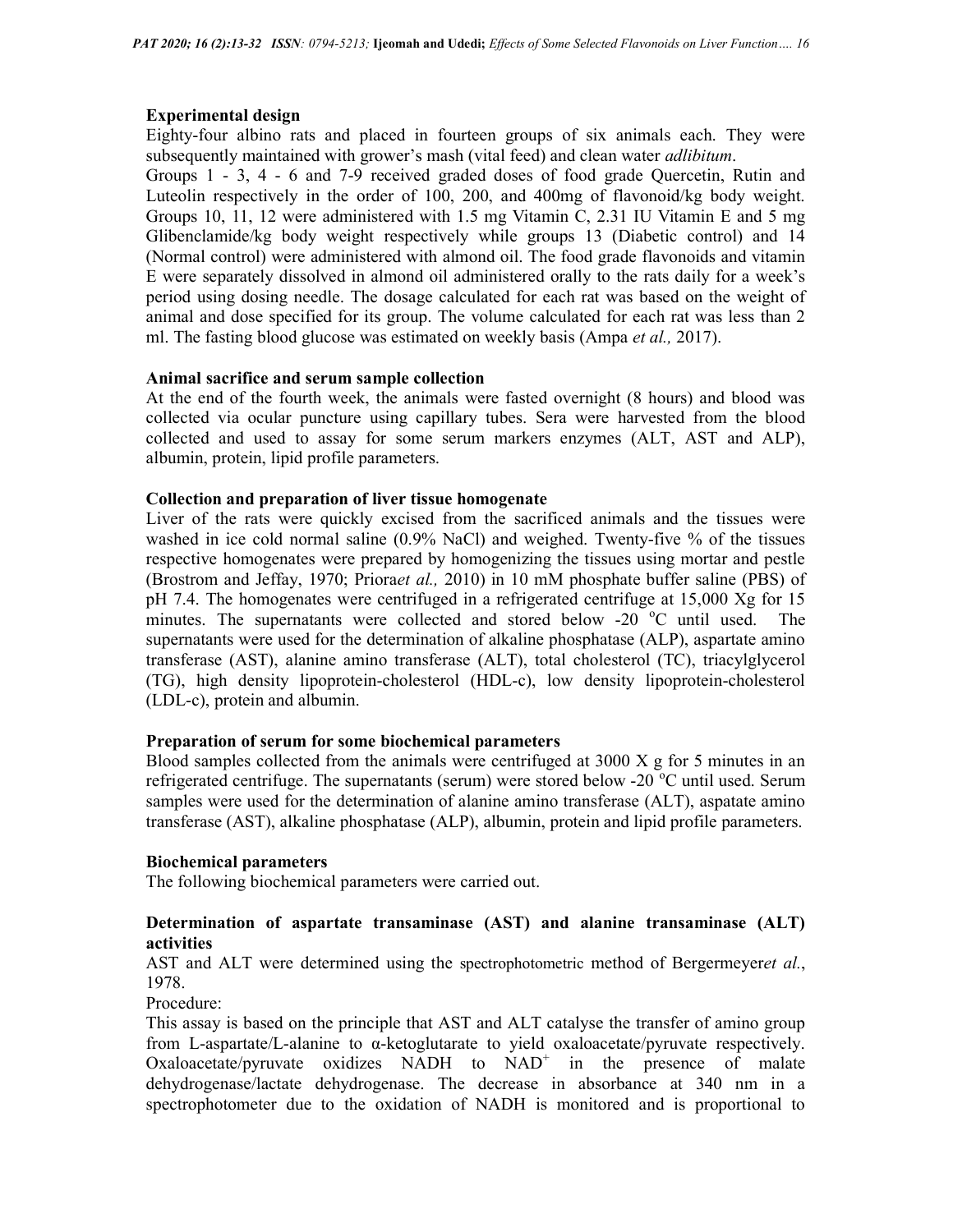AST/ALT activity. One ml of ALT or AST reagent was added into a test tube and allowed stand for 3 minutes to equilibrate to 37°C. A volume of 0.10 ml of specimen was added to the ALT or AST reagent and mixed gently, and the solution maintained at 37°C. Then, the absorbance was read three times at 60 seconds interval at 340 nm.

Calculation:

The mean change in absorbance readings were calculated thus (∆A/min).

Therefore, ALT or  $\triangle$ ST activity (IU/L) =  $\triangle$  A/min. × TV × 1000

| AST activity $(10/L) = \Delta A/\text{min}$ . $\wedge$ 1 v $\wedge$ 1000 |                                            |  |
|--------------------------------------------------------------------------|--------------------------------------------|--|
|                                                                          | $C \times SV \times LP$                    |  |
| Where: $\Delta A/min$                                                    | $=$ Average absorbance change per minute   |  |
| TV                                                                       | $=$ Total reaction volume (ml)             |  |
| 1000                                                                     | $=$ Conversion of IU/mL to IU/L            |  |
| $\epsilon$                                                               | $=$ Millimolar absorptivity of NADH (6.22) |  |
| IР                                                                       | $=$ Light path (cm)                        |  |

Note: Any samples with values above 500 IU/L were diluted 1:1 with normal saline, and reassayed, and the results mulplied by two.

## Determination of alkaline phosphatase (ALP) activity

ALP was assayed using the spectrophotometric method of Schlebuschet al. (1974). Procedure:

 At alkaline pH, ALP catalyzes the hydrolysis of p-nitrophenyl phosphate to yellow coloured p-nitro phenolate and phosphate; the change in absorbance measured at 405 nm is directly proportional to the enzyme activity.

p-Nitrophenyl phosphate +  $H_2O \xrightarrow{\text{Alkaline Phosphatase}} p\text{-Nitrophenol} + H_3PO_4$ 

One ml of ALP reagent was added into a test tube and allowed to equilibrate to 37  $^{\circ}$ C. The spectrophotometer was blanked with water at 405 nm. A volume of 0.025 ml of specimen was added to the reagent and mixed gently while the solution was still maintained at 37°C. Then, the absorbance was read three times at 60 seconds interval at 405 nm.

Calculation:

The mean change in absorbance readings were calculated thus (∆A/min). Therefore, ALP activity (IU/L) =  $\Delta A/min. \times TV \times 1000$ 

 $C \times SV \times LP$ Where:  $\Delta A/min$  = Average absorbance change per minute  $TV = Total reaction volume (ml)$  $1000$  = Conversion of IU/mL to IU/L  $\epsilon$  = Millimolar absorptivity of NADH (18.75)  $LP = Light path (1cm)$ 

Note: Any samples with values above 800 IU/L were diluted 1:1 with normal saline, and reassayed and the results multiplied by two.

## Determination of triglyceride (TG) level

The serum TG level was estimated by GPO-POD enzymatic colorimetric reaction, according to the method described by Fossatiet al. (1982).

Procedure:

The triglycerides were determined after enzymatic hydrolysis with lipases. The indicator is a quinoeimine formed from hydrogen peroxide, 4-aminophenazone and 4-chlorophenol under the catalytic influence of peroxidase.<br>Triglyceride +  $H_2O$   $\longrightarrow$  Glycerol + fatty acids

Triglyceride + H<sub>2</sub>O  $\frac{Lipase}{Lipase}$  Glycerol + fatty acids

Glycerol + ATP  $\frac{\text{Glycerol Kinase}}{\text{Glycerol} - 3\text{- phosphate + ADP}}$ 

Glycerol-3 - phosphate  $+ O_2$ <sup>Glycerol phosphate oxidase</sup>  $\hat{d}$ ihydroxyacetone phosphate  $+ H_2O$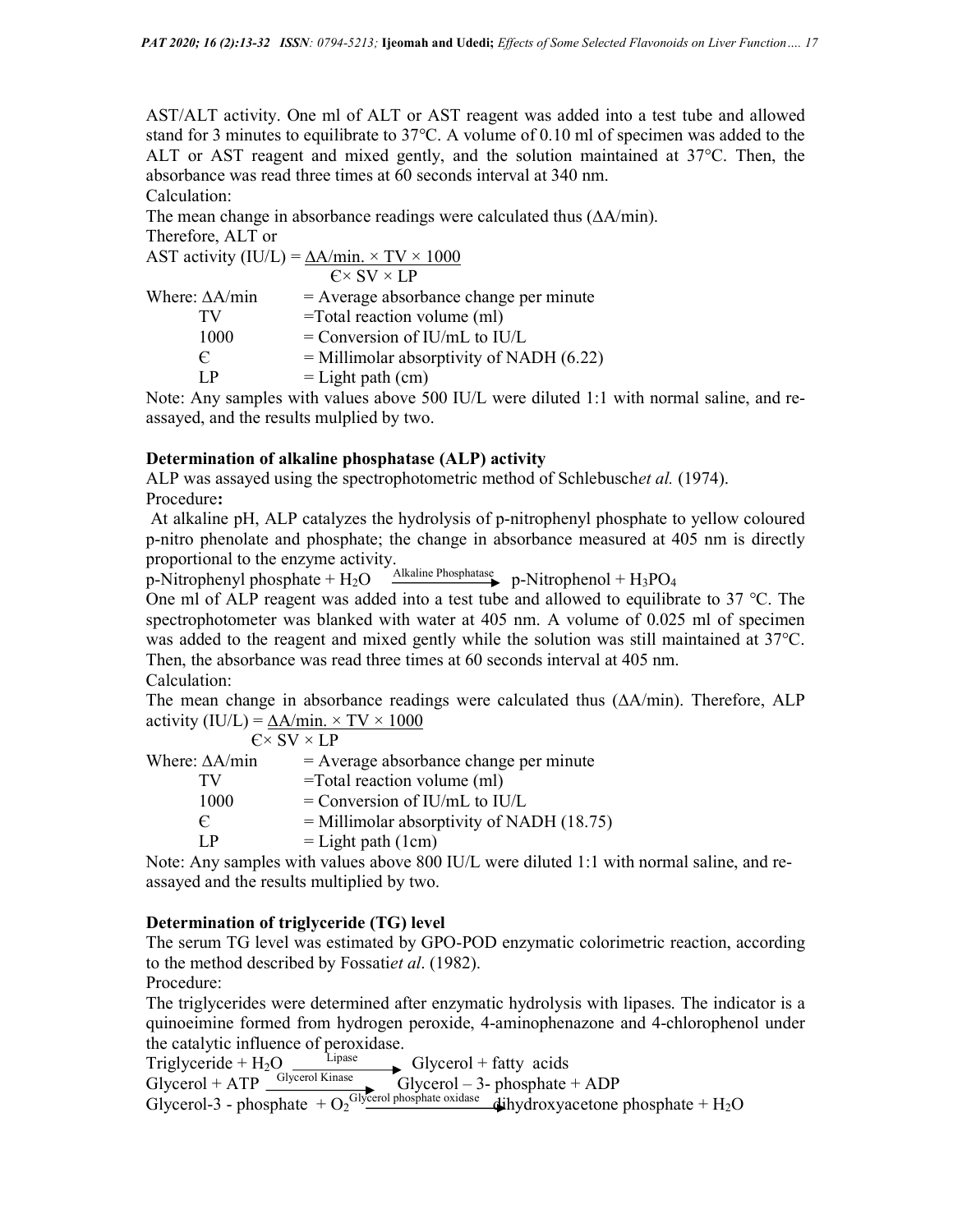$2H_2O_2 + 4$  –aminophosphenazone + 4 chlorophenol  $Percxidase$  quinomeimane + HCL+ 4H<sub>2</sub>O

Test tubes were labeled: Blank, Standard, Control, and Sample. One ml of working reagent was added into all the test tube and allowed to equilibrate at 37<sup>o</sup>C for 4 minutes. Then, 0.01 ml of sample or standard or control was added to the working reagent, mixed and incubated at 37°C for 10 minutes. The spectrophotometer was zeroed with the reagent blank at 500 nm and the absorbance of all the tubes were read and recorded.

## Calculation:

Triglyceride (mmol/l) = Abs. of unknown x Concentration of standard  $(2.26 \text{ mmol/l})$ Abs. of standard

## Determination of total cholesterol level

The serum TC level was estimated by enzymatic colorimetric method described by Naito  $(1984_a).$ 

#### Procedure:

The cholesterol was determined after enzymatic hydrolysis and oxidation. The indicator quinonemine was formed from hydrogen peroxide and 4-aminoantipyrine in the presence of phenol and peroxidase.

Cholestrol-ester  $+H_2O^{Cholesterol Esterase}$  cholesterol + fatty acid

 $Cholesterol + O<sub>2</sub><sup>cholesterol</sup>$   $\frac{1}{\sqrt{2}}$  Cholesten-3- one + H<sub>2</sub>O<sub>2</sub>

 $2H_2O_2$ +phenol+4-Aminoantipyrine peroxidase Quinone +  $H_2O$ Test tubes were labeled: Blank, Standard, Control and Sample. One ml of cholesterol reagent was added into all the test tube and allowed to equilibrate at 37°C for 2 minutes. Then, 0.01

ml of sample or standard or control was added to the working reagent, mixed and incubated at 37°C for 10 minutes. The spectrophotometer was zeroed with the reagent blank at 500 nm and the absorbance of all the tubes read and recorded.

## Calculation:

Total cholesterol (mmol/l) =  $\Delta$ bs. of unknown x concentration of standard (5.18 mmol/l) Abs. of standard

## Determination of high-density lipoprotein cholesterol (HDL-C) level

The serum HDL-C level was estimated by precipitation and CHOD-POD enzymatic colorimetric reaction, according to the method as described by Grove (1979) and Naito  $(1984<sub>b</sub>)$ .

Procedure:

Low density lipoprotein (LDL-C) and (VLDL-C) and chylomicron fractions are precipitated quantitatively by the addition of phosphotungstic acid in the presence of magnesium ions. After centrifugation, the cholesterol concentration in the HDL-C (high density lipoprotein) fraction, which remains in the supernatant, is determined.

Stage 1: Precipitation reaction:

A volume of 0.2 ml of sample was added into a tube containing 0.5 ml of precipitant (sodium phosphotungstate in MgCl) and mixed thoroughly. It was allowed to stand at room temperature for 15 minutes and thereafter centrifuged at 4000 rpm for 15 minutes.

Stage 2: Colour development:

A volume of 0.050 ml of clear supernatant or standard was transferred into 1.0 ml of working reagent  $(R_2)$ /cholesterol reagent mixed and incubated at 37 °C for 10 minutes. The spectrophotometer was zeroed with the reagent blank at 500 nm and the absorbance of all the tubes were read and recorded.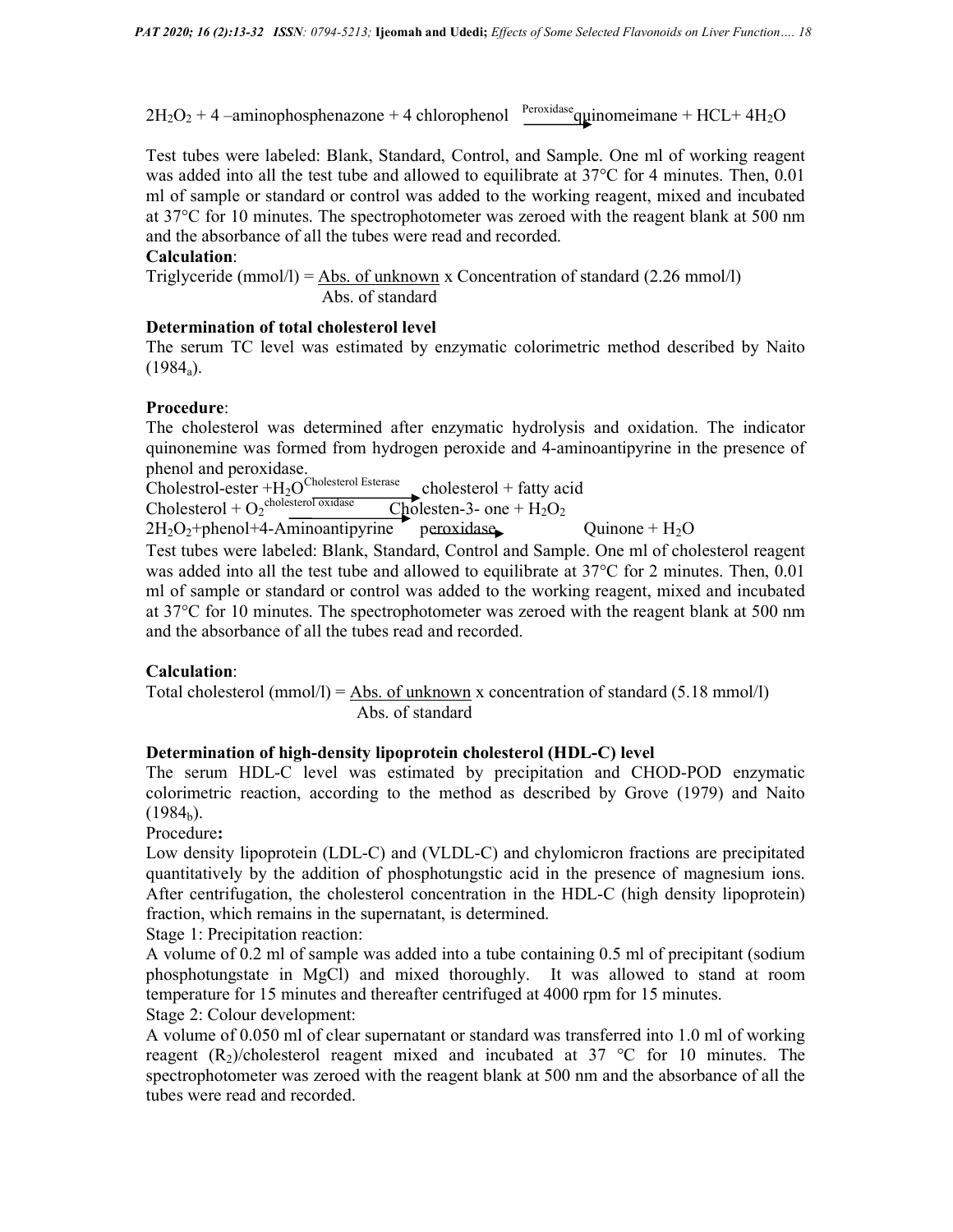## Calculation:

High density lipoprotein cholesterol (mmol/l) =  $\Delta$ bs. of unknown x Conc. of std (1.34 mmol/l)

Abs. of standard

#### Determination of low-density lipoprotein cholesterol (LDL-C) level

The LDL-C was estimated by computation, according to the methods described by Friedewaldetal. (1972).

LDL-cholesterol (mmol/L) = total cholesterol – HDL-cholesterol – triglyceride/2.2. Atherogenic index =  $Loglo(TG/HDL-c)$  (Myat *et al.* 2018)

#### Determination of total protein

Total protein was determined according to the method of American Association for Clinical Chemistry (Doumaset al. 1981) and National committee for clinical Laboratory Standards (NCCLS, 1979)

Procedure:

The enzymatic reaction sequence employed in the assay of total protein in an alkaline pH is as follows:

Protein +  $Cu^{++}$   $\longrightarrow$  Cu-Protein complex

Protein in the serum forms a violet coloured complex when reacted with cupric ion in alkaline solution. The intensity of the violet colour is proportional to the amount of protein present when compared with a solution of known protein concentration (standard). Test tubes were labeled blank, standard (BSA), control, and treatment groups accordingly, and 3.0 ml of the Total protein reagent was pipetted into each test tube. Similarly,  $0.05$  ml (50  $\mu$ L) of the blank, standard, and serum samples for control and treatment groups were added to appropriate test tubes and mixed by inversion. The tube was allowed to stand at room temperature (25-30  $^{\circ}$ C) for 10 minutes. The instrument was zeroed with the reading of the reagent blank at 540 nm. The absorbance of the standard, control, and treatment groups were taken at the same wavelength.

Calculation:

Total protein  $(g/dL)$  = Absorbance of the unknownX Concentration of the standard Absorbance of standard

## Determination of serum albumin

Procedure

Serum albumin binds selectively to the dye bromocresol green at the pH 4.2. The increase in absorbance of the resulting albumin-dye complex at 630 nm is proportional to the albumin concentration. Test tubes were labeled blank, standard (BSA), control, and treatment groups accordingly, and 1.5 ml of the albumin reagent was pipetted into the respective test tubes. Then 0.01 ml  $(10 \mu L)$  of the blank, standard (BSA), and samples from control, and treatment groups were added to the corresponding test tubes, mixed and allowed to stand for 5 minutes at room temperature before taking the reading at 630 nm. The spectrophotometric reading was zeroed with the blank before readings for standard (BSA), control, and treatment groups were taken.

Calculation:

Albumin  $(g/dL)$  = Absorbance of the unknownX Concentration of the standard Absorbance of standard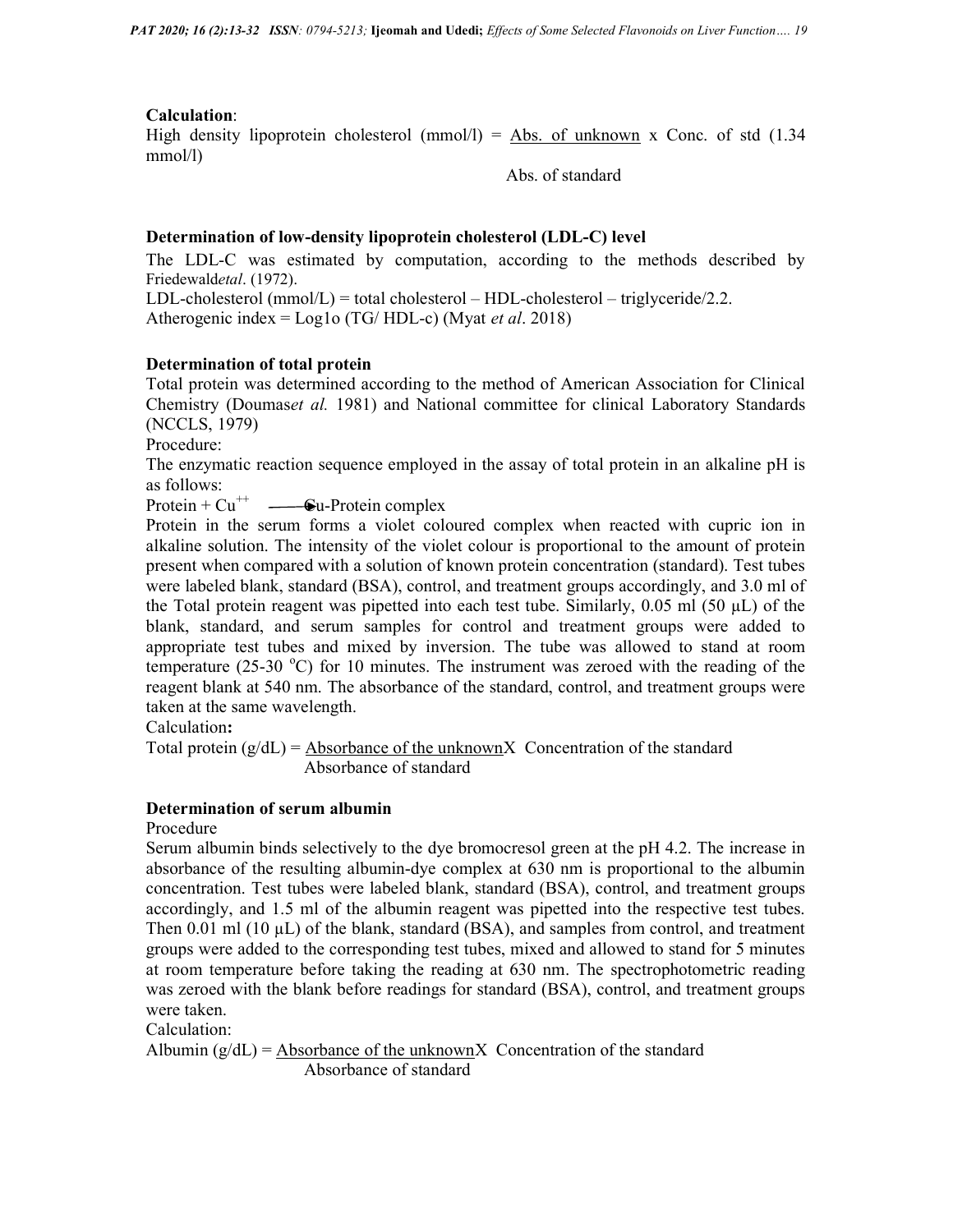## Statistical analysis

Analysis of variance (ANOVA), Duncan multiple range test and least significant difference of the grouped data were performed using SPSS 21 software. Results were presented as Mean  $\pm$  Standard deviation of replicate (n=4) determinations. The differences between the means were considered significant at  $p < 0.05$ .

## Results

From Table 1, there was a dose dependent decrease in the activity of alkaline phosphatase (ALP) in quercetin treated animal groups (Q100, Q200 and Q400) and this decrease was significantly lower  $(p<0.05)$  when compared with normal control, diabetic control, glibenclamide and vitamin C treated animal groups. In rutin treated animal groups (R100, R200 and R400), a dose dependent increase in the activity of ALP was observed. The value was significantly higher  $(p<0.05)$  when compared with normal control, glibenclamide and vitamin E treated animal groups. Luteolin treated animal groups (L100, L200 and L400), shows a dose dependent increase which is significantly higher  $(p<0.05)$  when compared with ALP activity of Vitamin E treated animal group. L400 treated animal group was significantly higher ( $p<0.05$ ) when compared with normal control, glibenclamide and vitamin E treated animal groups and significantly lower  $(p>0.05)$  when compared with diabetic control and vitamin C animal groups. The highest and least in ALP activity was seen in R400 and Q200/400 respectively.

In quercetin treated animal groups (Q100, Q200 and Q400), there was a dose dependent decrease in aspartate amino transferase (AST) activity. However, there was no significant difference  $(p>0.05)$  in the activity values of these treated groups when compared with the control groups and the standard animal groups. The rutin and luteolin treated animal groups show dose dependent increase in the activity of AST. In rutin treated animal groups (R100, R200 and R400), a significant increase  $(p<0.05)$  in AST activity was observed when compared with normal control, vitamin C and glibenclamide animal groups. The luteolin treated animal groups (L100, L200 and L400) shows no significant difference ( $p>0.05$ ) in AST activity when compared with vitamin C, vitamin E, glibenclamide normal control and diabetic control animal groups.

The highest and least in AST activity was seen in R400 and L100 /200/respectively.

A dose dependent decrease in alanine amino transferase (ALT) activity similar to AST was observed in quercetin treated animal groups (Q100, Q200 and Q400). No significant decrease  $(p>0.05)$  in AST activity of O400 treated animal group was observed when compared with normal and diabetic control animal groups. Conversely, a dose dependent increase in ALT activity was observed in rutin treated animal groups (R100, R200 and R400), the activity value in R400 was not significantly lower ( $p$ >0.05) when compared with vitamin C, vitamin E, glibenclamide, diabetic and normal control animal groups. No change in ALT activity was observed among the luteolin treated animal groups (L100, L200 and L400). The ALT activities of the animal groups are not significantly higher  $(p>0.05)$  when compared with vitamin C, vitamin E, and glibenclamide.

The highest ALT activity was seen in L400 and Q100. The lowest ALT activity was seen in R200. The liver protein concentration of Q200 treated animal group was significantly higher (p>0.05) when compared with normal control, diabetic control and glibenclamide treated animal groups.

The rutin treated animal groups (R100, R200 and R400), were significantly lower ( $p$  $>$ 0.05) in protein concentration when compared with vitamin C, vitamin E, glibenclamide, diabetic and normal control animal groups. The luteolin treated groups (L100 and L400), were significantly higher ( $p>0.05$ ) than glibenclamide and diabetic control and significantly lower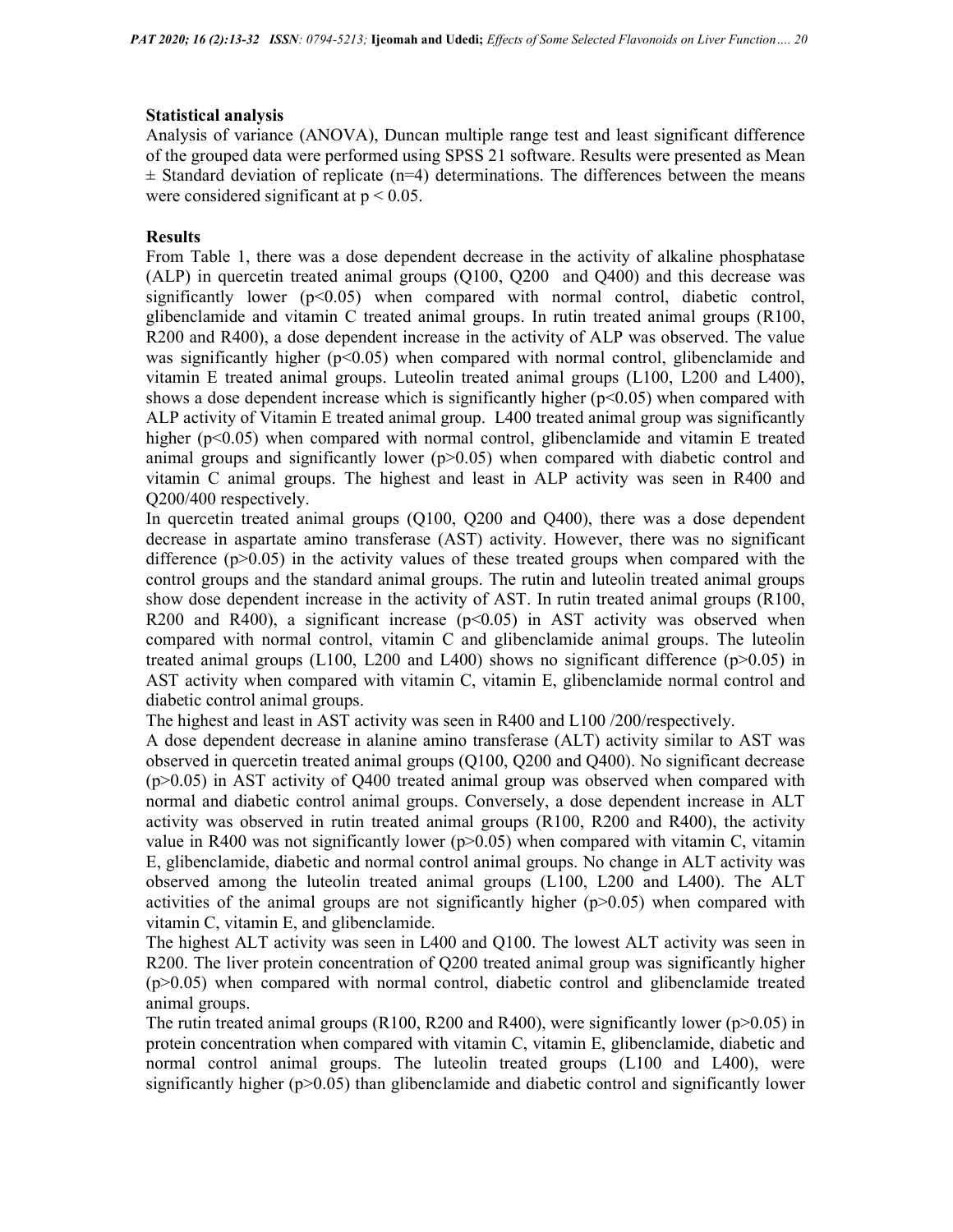(p>0.05) than vitamin C and vitamin E but not normal control. The highest and least in protein concentration is seen in Q200 and Q100 respectively.

A dose dependent increase in the albumin concentration of quercetin treated animal groups (Q100, Q200 and Q400) and luteolin treated animal groups (L100, L200 and L400) was observed though the quercetin treated animal groups are significantly lower ( $p<0.05$ ) in albumin concentration when compared with normal control, vitamin E and glibenclamide. The albumin concentration of animal group at dose level L400 was significantly higher (p<0.05) when compared with the normal control, diabetic control, vitamin C and glibenclamide. No significant increase was observed when compared with vitamin E treated group. The albumin concentration of the rutin treated animal group R400 was significantly higher ( $p<0.05$ ) when compared with the vitamin C and diabetic control and significantly lower when compared with normal control but not Glibenclamide. The highest and least in albumin concentration was seen in L400 and R200 respectively.

Table 1: Effects of quercetin, rutin, and luteolin on some liver function parameters of the rat liver tissue

|                  | ALP                     | AST                             | $\mathop{\mathrm{ALT}}$      |                                | Albumin                        |
|------------------|-------------------------|---------------------------------|------------------------------|--------------------------------|--------------------------------|
| Treatments       | (U/g)                   | (U/g)                           | (U/g)                        | Protein $(mg/g)$               | (mg/g)                         |
| Q100             | $0.08 \pm 0.01^a$       | $0.20 \pm 0.01$ <sup>abcd</sup> | $0.20 \pm 0.01^{\circ}$      | $68.10 \pm 2.88^{\text{a}}$    | $45.79 \pm 0.18^a$             |
| Q200             | $0.06 \pm 0.01^{\circ}$ | $0.19 \pm 0.02^{ab}$            | $0.20 \pm 0.01^{bc}$         | $107.48 \pm 0.59$ <sup>1</sup> | $54.11 \pm 0.32^d$             |
| Q400             | $0.06 \pm 0.01^a$       | $0.19 \pm 0.03^{\rm abc}$       | $0.19 \pm 0.02^{\text{abc}}$ | $73.41 \pm 2.22$ <sup>cd</sup> | $54.17 \pm 1.98^d$             |
| R <sub>100</sub> | $0.27 \pm 0.01^d$       | $0.21 \pm 0.01$ <sup>bcd</sup>  | $0.18 \pm 0.01^{ab}$         | $74.44 \pm 2.48$ <sup>d</sup>  | $54.80 \pm 0.08$ <sup>d</sup>  |
| R <sub>200</sub> | $0.27 \pm 0.04^d$       | $0.22 \pm 0.01^{\text{cd}}$     | $0.18 \pm 0.01^a$            | $70.64 \pm 0.11^b$             | $45.08 \pm 1.46^{\circ}$       |
| R400             | $0.29 \pm 0.02^d$       | $0.22 \pm 0.01^d$               | $0.19 \pm 0.01^{\text{abc}}$ | $71.67 \pm 0.19$ <sup>bc</sup> | $60.99 \pm 0.33^e$             |
| L100             | $0.11 \pm 0.01^b$       | $0.18 \pm 0.01^a$               | $0.20 \pm 0.02^{bc}$         | $97.84 \pm 0.22^{\rm h}$       | $45.45 \pm 0.46^a$             |
| L200             | $0.11 \pm 0.01^b$       | $0.18 \pm 0.01^a$               | $0.20 \pm 0.01^{\rm bc}$     | $94.81 \pm 0.39$ <sup>g</sup>  | $51.54 \pm 0.93$ <sup>c</sup>  |
| L <sub>400</sub> | $0.12 \pm 0.01^{bc}$    | $0.19 \pm 0.01^{ab}$            | $0.20 \pm 0.01^{\circ}$      | $97.85 \pm 0.05^{\rm h}$       | $65.26 \pm 1.11$ <sup>g</sup>  |
| Vit. C           | $0.15 \pm 0.02^{\circ}$ | $0.19 \pm 0.01^{ab}$            | $0.19 \pm 0.01^{\text{abc}}$ | $113.98 \pm 0.03^{j}$          | $50.66 \pm 0.56^{\circ}$       |
| Vit. E           | $0.08 \pm 0.01^a$       | $0.18 \pm 0.01^a$               | $0.19 \pm 0.01^{\text{abc}}$ | $115.25 \pm 0.60^{\circ}$      | $64.35 \pm 1.94^g$             |
| Glib             | $0.11 \pm 0.02^b$       | $0.18 \pm 0.02^a$               | $0.19 \pm 0.01^{\text{abc}}$ | $86.27 \pm 2.08$ <sup>f</sup>  | $61.83 \pm 0.11$ <sup>ef</sup> |
| Dia. Ctrl        | $0.15 \pm 0.02^{\circ}$ | $0.20 \pm 0.01^{\text{abcd}}$   | $0.20 \pm 0.01^{\rm bc}$     | $83.78 \pm 0.25$ <sup>e</sup>  | $48.61 \pm 0.50^b$             |
| Nor. Ctrl        | $0.11 \pm 0.01^b$       | $0.18 \pm 0.01$ <sup>a</sup>    | $0.20 \pm 0.02^{bc}$         | $98.85 \pm 0.82^{\mathrm{h}}$  | $62.79 \pm 0.21^t$             |
| Oneway F         | 80.572                  | 5.202                           | 2.05                         | 593.215                        | 225.719                        |
| Anova P          | 0.000                   | 0.000                           | 0.040                        | 0.000                          | 0.000                          |

Results were expressed as mean  $\pm$  standard deviation (n=4/ group). Means with different superscript letters are statistically significant down the column  $(p<0.05)$ 

Key:

| $\cdots$                    |                                                 |
|-----------------------------|-------------------------------------------------|
| Q                           | $=$ Ouercetin                                   |
| R                           | $=$ Rutin                                       |
| L                           | $=$ Luteolin                                    |
| 100,200, 400                | $= 100,200,400$ mg/kg body weights respectively |
| Vit. C                      | $=$ Vitamin C (Ascorbic acid)                   |
| Vit. E                      | = Vitamin E ( $\alpha$ -Tocopherol)             |
| Glib.                       | $=$ Glibenclamide                               |
| Dia. Ctrl= Diabetic Control |                                                 |
| Nor. Ctrl                   | $=$ Normal Control                              |
| ALP                         | $=$ Alkaline Phosphatase                        |
| AST                         | $=$ Aspartate Amino Transferase                 |
| $\cdot$ $\cdot$ $\cdot$     |                                                 |

 $ALT =$ Alanine Amino Transferase

From Table 2, the quercetin treated animal groups (Q100, Q200 and Q400) shows decrease in Pancreatictotal cholesterol (TC) Level. The decrease was significant  $(p<0.05)$  when compared with vitamin C, vitamin E, diabetic control and normal control. Among the rutin treated animal groups,  $R400$  shows a significant decrease  $(p<0.05)$  in TC level when compared with vitamin C, diabetic control and normal control. However, this value was not significantly lower ( $p>0.05$ ) than vitamin E. A dose dependent increase in TC level was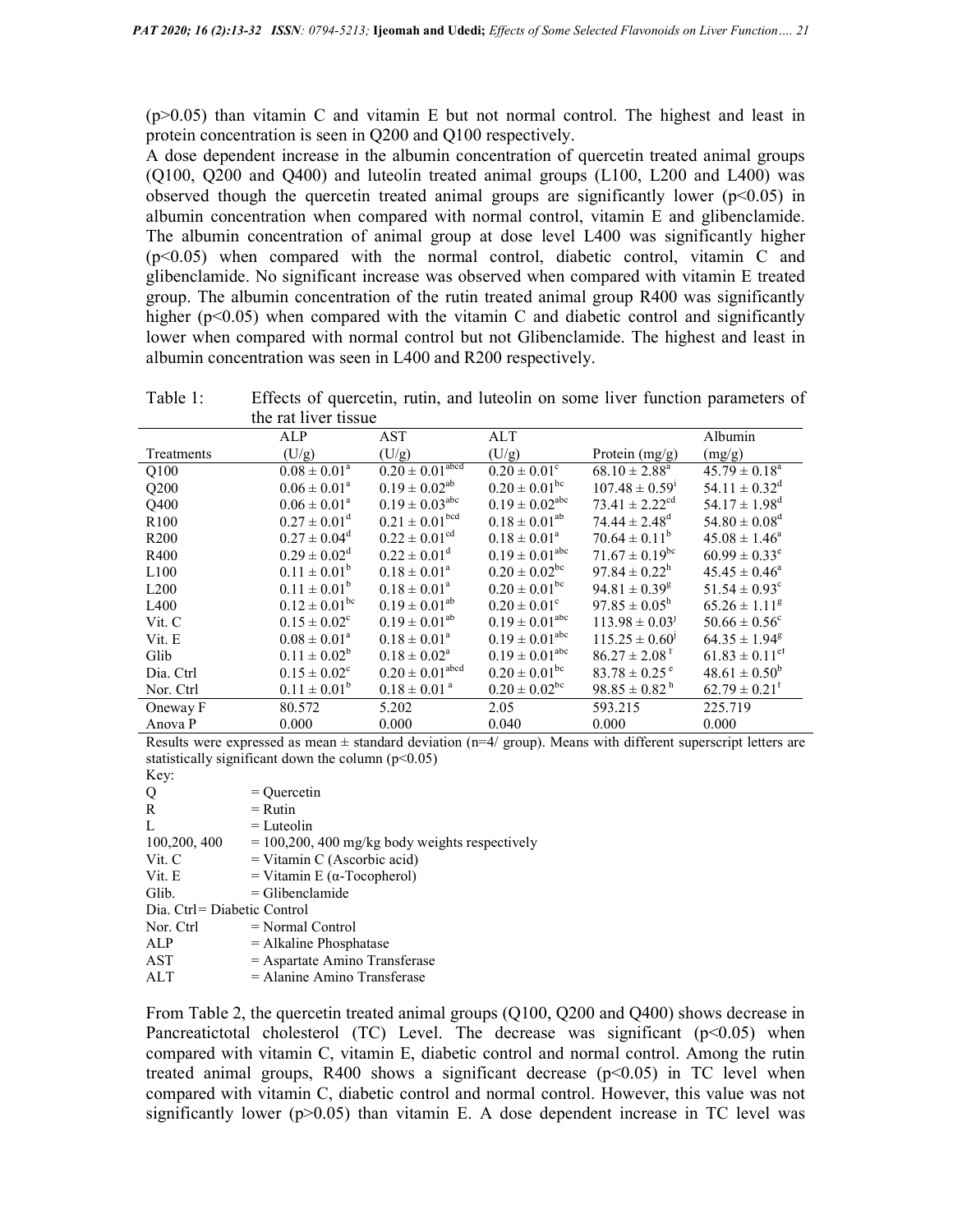observed as the concentration of luteolin increased from 100 to 400mg/kg body weight. The TC level significantly decreased  $(p<0.05)$  in animal groups treated L100 and L200 respectively when compared with vitamin C, vitamin E, diabetic and normal control groups. The TC level of L400 treated animals was lower than the normal control though not significant ( $p > 0.05$ ). The least TC among the flavonoid samples was seen in Q100 treated animals. There was a dose dependent increase in pancreatictriacylglyceride(TG) Level of the quercetin treated animal groups (Q100, Q200 and Q400). These values are significantly lower (p<0.05) when compared with diabetic control, normal control, vitamin C, vitamin E and glibenclamide animal groups. They are also significantly lower  $(p<0.05)$  than the TG level in rutin and luteolin animal groups. It was also observed that the TG level decreased as the dose of rutin changed from 100 to 400 mg/kg body weight. R400 shows a significantly lower (p<0.05) TG level when compared with diabetic control, normal control, vitamin C, vitamin E and glibenclamide animal groups. The luteolin treated animal groups with concentrations 100 and 200 mg/kg body weight shows significantly lower ( $p<0.05$ ) TG value when compared with diabetic control, normal control, vitamin C and glibenclamide animal groups but significantly higher ( $p<0.05$ ) than the TG value of the vitamin E animal group. The group that recorded overall least result in TG concentration among the flavonoid groups is Q100.

A decreased in pancreatichigh-density lipoprotein- cholesterol (HDL-c) Level was observed in quercetin treated animal groups (Q100, Q200 and Q400) in a dose dependent manner. Animal groups treated with 100 mg quercetin /kg body weight was significantly higher (p<0.05) HDL-c concentration when compared with vitamin C, vitamin E, glibenclamide and diabetic control but significantly lower  $(p<0.05)$  than the normal control. In animal group treated with rutin (R200) at dose level 200 mg/kg body weight, the HDL-c concentration was significantly higher  $(p<0.05)$  than the vitamin C, vitamin E, glibenclamide, normal control and diabetic control. There was no significant difference  $(p>0.05)$  in HDL-c concentration when compared with normal control.

There was a dose dependent increase in HDL-c concentration of the luteolin treated animal groups (L100, L200 and L400). The L400 treated animal shows a HDL-c value significantly higher (p<0.05) when compared with diabetic control. The group that recorded the highest HDL-c concentration was R200 and the value was significantly higher ( $p$ <0.05) than all the flavonoid treated animal groups, vitamin C, vitamin E, glibenclamide, normal control and diabetic control.

low density lipoprotein–cholesterol (LDL-c) of quercetin level treated animal groups (Q400) was significantly lower  $(p<0.05)$  when compared with diabetic control, vitamin E, and glibenclamide. LDL-c of R100 treated animals was significantly lower  $(p<0.05)$  when compared with vitamin E, glibenclamide and normal control groups. However, the value was not significantly higher ( $p$  $> 0.05$ ) when compared with vitamin C. The L400 treated animal group was the least in LDL-c concentration and the value was significantly lower  $(p<0.05)$ than all the flavonoid groups, vitamin E, glibenclamide, normal control and diabetic control groups.

From Table 3, there is no significant increase in serum albumin concentration of Q200 treated animals when was compared with vitamin C and diabetic control. At dose concentration of 400 mg Rutin/kg body weight, the Serum albumin concentrations significantly increased when compared with that of normal control, diabetic control, vitamin C and vitamin E treated animal group.The luteolin treated animal group at dose concentration of 400 mg Luteolin/kg body weight was significantly higher than vitamin C and diabetic control animal groups in serum albumin concentration.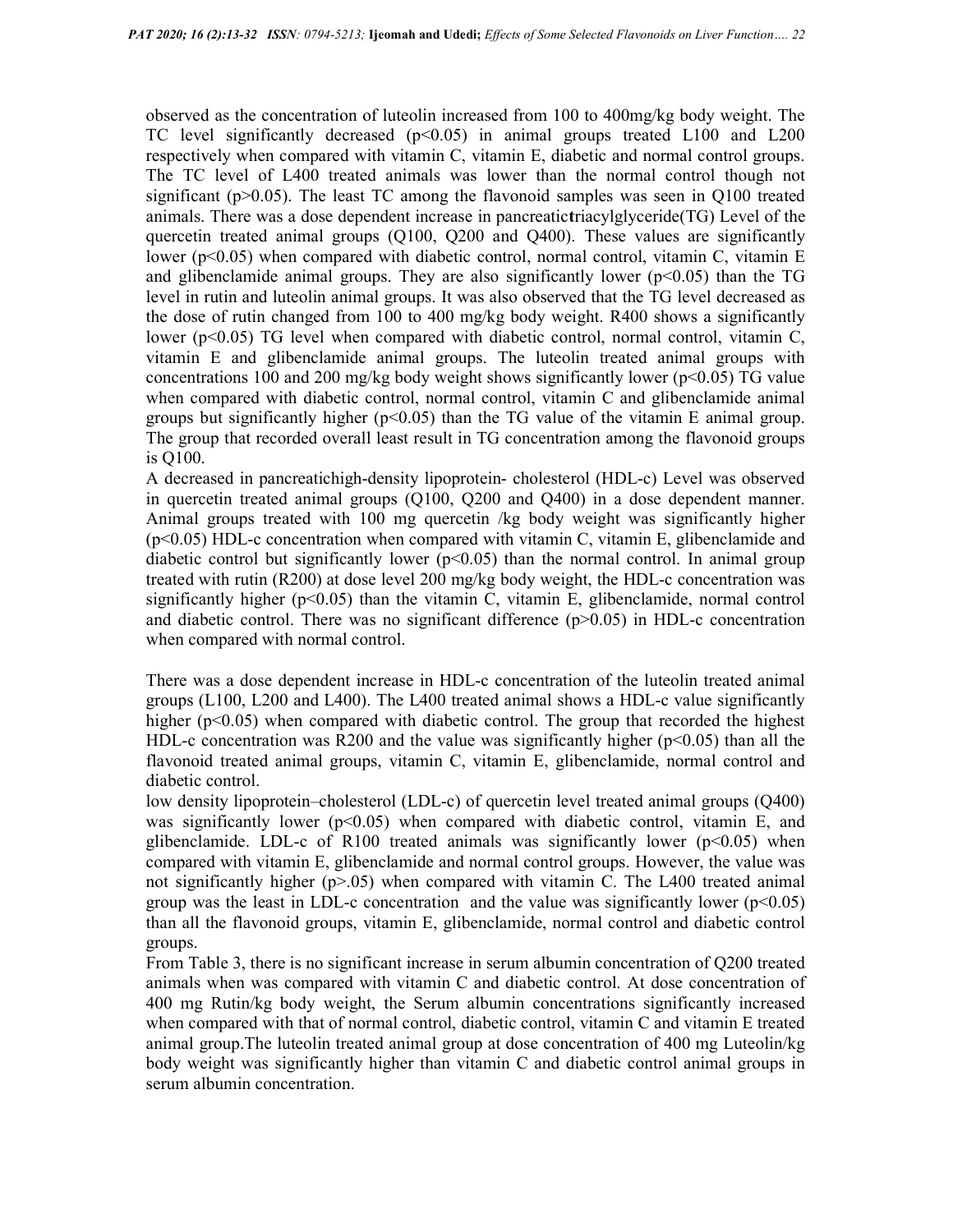|                  | liver $(\mu \text{mol/mg})$  |                              |                         |                               |                     |
|------------------|------------------------------|------------------------------|-------------------------|-------------------------------|---------------------|
| Treatments       | TC                           | TG                           | HDLc                    | LDLc                          | Athrogenic<br>index |
| Q100             | $3.60 \pm 0.24^b$            | $0.96 \pm 0.02^{\text{a}}$   | $0.72 \pm 0.01^d$       | $1.92 \pm 0.27$ <sup>ef</sup> | 0.12                |
| Q200             | $3.62 \pm 0.15^b$            | $1.09 \pm 0.06^b$            | $0.57 \pm 0.02^{\circ}$ | $1.96 \pm 0.12^f$             | 0.28                |
| Q400             | $2.64 \pm 0.10^a$            | $1.12 \pm 0.00^b$            | $0.34 \pm 0.03^{ab}$    | $1.18 \pm 0.10^c$             | 0.52                |
| R <sub>100</sub> | $5.87 \pm 0.15$ <sup>f</sup> | $3.94 \pm 0.03^{\rm h}$      | $0.92 \pm 0.02^e$       | $1.01 \quad 0.14^{bc}$        | 0.63                |
| R <sub>200</sub> | $6.58 \pm 0.12^h$            | $3.94 \pm 0.16^{\rm h}$      | $1.08 \pm 0.10^f$       | $1.56 \pm 0.34^d$             | 0.56                |
| R400             | $4.86 \pm 0.03^d$            | $2.46 \pm 0.08^e$            | $0.72 \pm 0.03^d$       | $1.68 \pm 0.07^{\text{de}}$   | 0.53                |
| L <sub>100</sub> | $3.73 \pm 0.05^b$            | $1.69 \pm 0.02^d$            | $0.37 \pm 0.01^{ab}$    | $1.67 \pm 0.06^{\text{de}}$   | 0.66                |
| L200             | $4.60 \pm 0.17^c$            | $1.62 \pm 0.02^d$            | $0.38 \pm 0.04^{ab}$    | $2.59 \pm 0.21$ <sup>g</sup>  | 0.63                |
| L <sub>400</sub> | $5.22 \pm 0.04^e$            | $5.14 \pm 0.05^{\rm j}$      | $0.44 \pm 0.04^b$       | $0.64 \pm 0.05^a$             | 1.07                |
| Vit. C           | $5.28 \pm 0.04^e$            | $3.94 \pm 0.03^{\rm h}$      | $0.38 \pm 0.05^{ab}$    | $0.96 \pm 0.06^{\rm bc}$      | 1.02                |
| Vit. E           | $4.98 \pm 0.15^d$            | $2.98 \pm 0.15$ <sup>r</sup> | $0.56 \pm 0.04^c$       | $1.44 \pm 0.19^d$             | 0.72                |
| Glib             | $3.68 \pm 0.04^b$            | $1.46 \pm 0.08^c$            | $0.34 \pm 0.02^{ab}$    | $1.88 \pm 0.10$ <sup>ef</sup> | 0.63                |
| Dia. Ctrl        | $6.09 \pm 0.03$ <sup>g</sup> | $4.12 \pm 0.07$ <sup>1</sup> | $0.28 \pm 0.01^a$       | $1.68 \pm 0.08^{\rm de}$      | 1.17                |
| Nor. Ctrl        | $5.36 \pm 0.08^e$            | $3.64 \pm 0.07$ <sup>g</sup> | $0.92 \pm 0.19^e$       | $0.80 \pm 0.14^{ab}$          | 0.60                |
| Oneway F         | 364.883                      | 1356.398                     | 65.962                  | 44.544                        |                     |
| Anova P          | 0.000                        | 0.000                        | 0.000                   | 0.000                         |                     |

Table 2: Effects of quercetin, rutin, and luteolin on some lipid profile of the rat

Results were expressed as mean  $\pm$  standard deviation (n=4/ group). Means with different superscript letters are statistically significant down the column  $(p<0.05)$  $V_{\text{av}}$ 

| LCY.                        |                                                  |
|-----------------------------|--------------------------------------------------|
| Q                           | $=$ Ouercetin,                                   |
| R                           | $=$ Rutin,                                       |
| Ι.                          | $=$ Luteolin                                     |
| Vit. C                      | $=$ Vitamin C (Ascorbic acid)                    |
| Vit. E                      | = Vitamin E ( $\alpha$ -Tocopherol)              |
| Glib.                       | $=$ Glibenclamide                                |
| Dia. Ctrl= Diabetic Control |                                                  |
| Nor. Ctrl                   | $=$ Normal Control                               |
| TC                          | $=$ Total Cholesterol                            |
| TG                          | $=$ Triacylglyceride                             |
| HDLc                        | $=$ High Density Liporoptein-Cholesterol         |
| LDLc                        | = High Density Liporoptein-Cholesterol           |
| 100,200, 400                | $= 100,200,400$ mg/kg body weights respectively. |

The value was not significantly higher than vitamin E and normal control in serum albumin concentration. Among the flavonoid treated animal groups, L400 was the highest in serum albumin concentration.

The serum protein concentration of the Q200 treated animal group was significantly higher than the serum protein concentration in standards (vitamin E, vitamin C and glibenclamide) and control groups (normal and diabetic control) and other flavonoid groups. The rutin treated animal group at dose concentration of 100 mg rutin /kg body weight was significantly higher than vitamin C and normal control animal groups in serum protein concentration but not significantly higher when compared vitamin E, glibenclamide and diabetic control groups. The L100 treated animal group was significantly higher in serum protein concentration when compared with standards (vitamin E, vitamin C and glibenclamide) and control groups (normal and diabetic control).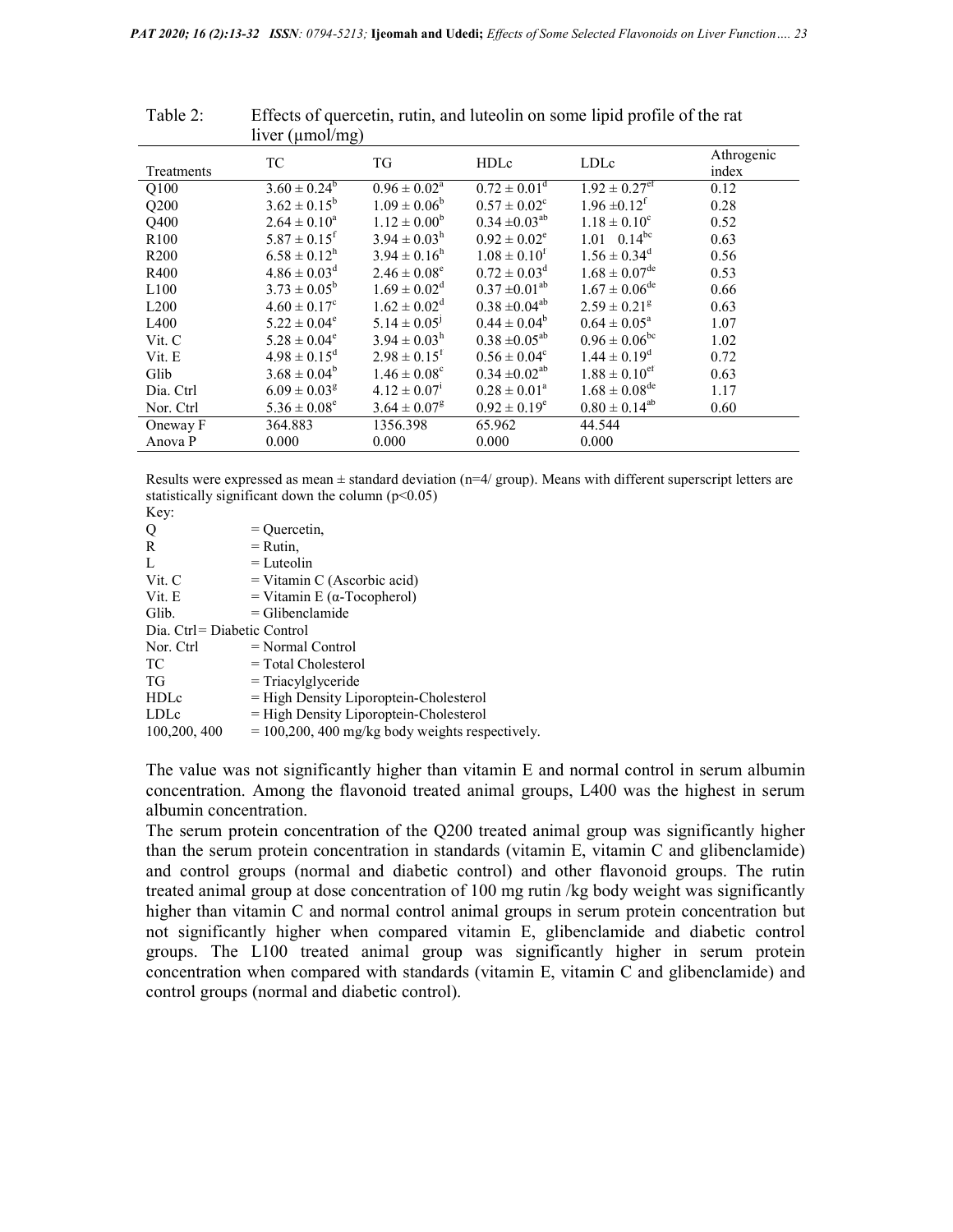| $1$ able $3$ :   |                                | Effects of quercetin, rutin, and futeolin on serum albumin a |
|------------------|--------------------------------|--------------------------------------------------------------|
| Treatments       | <b>ALBUMIN</b>                 | <b>PROTEIN</b>                                               |
| Q100             | $26.68 \pm 1.84^a$             | $69.92 \pm 2.38^b$                                           |
| Q200             | $29.97 \pm 1.42$ <sup>bc</sup> | $86.61 \pm 0.32$ <sup>h</sup>                                |
| Q400             | $26.97 \pm 1.25$ <sup>a</sup>  | $70.98 \pm 1.79$ <sup>bc</sup>                               |
| R <sub>100</sub> | $30.25 \pm 1.76$ <sup>bc</sup> | $74.85 \pm 1.25$ <sup>f</sup>                                |
| R <sub>200</sub> | $29.08 \pm 0.63^{\mathrm{b}}$  | $67.60 \pm 0.83$ <sup>a</sup>                                |
| R400             | $33.64 \pm 0.53$ <sup>e</sup>  | $72.38 \pm 0.62^{\text{cde}}$                                |
| L100             | $29.29 \pm 0.87^b$             | $77.85 \pm 0.28$ <sup>g</sup>                                |
| L200             | $25.52 \pm 0.16^a$             | $73.27 \pm 0.94$ def                                         |
| L <sub>400</sub> | $31.49 \pm 0.26$ <sup>cd</sup> | $70.11 \pm 0.39^b$                                           |
| Vit. C           | $29.53 \pm 0.84^b$             | $71.76 \pm 1.34$ <sup>cd</sup>                               |
| Vit. E           | $31.38 \pm 0.10^{cd}$          | $73.66 \pm 0.63$ <sup>ef</sup>                               |
| Glib             | $32.70 \pm 0.85^{\text{de}}$   | $73.24 \pm 0.73^{\text{def}}$                                |
| Dia. Ctrl        | $29.31 \pm 0.61^b$             | $74.22 \pm 0.41$ <sup>f</sup>                                |
| Nor. Ctrl        | $30.85 \pm 2.03^{bc}$          | $71.50 \pm 0.13^{bc}$                                        |
| Oneway F         | 16.467                         | 73.427                                                       |
| Anova P          | 0.000                          | 0.000                                                        |
|                  |                                |                                                              |

Table 3: Effects of quercetin, rutin, and luteolin on serum albumin and protein

Results were expressed as mean  $\pm$  standard deviation (n=4/ group). Means with different superscript letters are statistically significant down the column  $(p<0.05)$ Key:

| Q                           | $=$ Ouercetin                                   |
|-----------------------------|-------------------------------------------------|
| R                           | $=$ Rutin                                       |
| L                           | $=$ Luteolin                                    |
| 100,200, 400                | $= 100,200,400$ mg/kg body weights respectively |
| Vit. C                      | $=$ Vitamin C (Ascorbic acid)                   |
| Vit. E                      | = Vitamin E ( $\alpha$ -Tocopherol)             |
| Glib.                       | $=$ Glibenclamide                               |
| Dia. Ctrl= Diabetic Control |                                                 |
| Nor. Ctrl                   | $=$ Normal Control                              |

From Table 4, there was a significant decrease ( $p<0.05$ ) in serum alanine amino transferase (ALT) activity of quercetin (Q200) treated animal group of 200 mg/kg body weight when compared with diabetic control, vitamin E and glibenclamide animal groups. The serum alanine amino transferase (ALT) activity in all the rutin (R100, R200, R400) treated animal groups at 100, 200, 400 mg/kg body weight were significantly lower  $(p<0.05)$  when compared with diabetic control, vitamin E and glibenclamide animal groups. There was dose dependent decrease in alanine amino transferase (ALT) activity of all the luteolin (L100, L200, L400) treated animal groups of 100, 200, 400 mg/kg body weight. Their ALT values were significantly lower ( $p<0.05$ ) than ALT activity in diabetic control, vitamin E and glibenclamide animal groups. The least in ALT activity was observed in group treated with Q400.

The serumaspartate amino transferase (AST) activity in all the quercetin, rutin and luteolin treated animal groups were significantly lower  $(p<0.05)$  when compared with diabetic control, vitamin E and glibenclamide animal groups. The lowest in AST activity among flavonoid treated groups was R200.

There was dose dependent decrease in serum alkaline phosphatase (ALP) activity of quercetin and Luteolin treated animal groups. However, the values were significantly higher  $(p<0.05)$  than the activity in normal control group. The least in ALP activity was observed in group treated with L400 and was significantly lower ( $p<0.05$ ) when compared with the ALP activity in diabetic control, vitamin C, vitamin E and glibenclamide animal groups. The ALP activity in R100 was significantly lower  $(p<0.05)$  when compared with diabetic control, vitamin E and glibenclamide animal groups.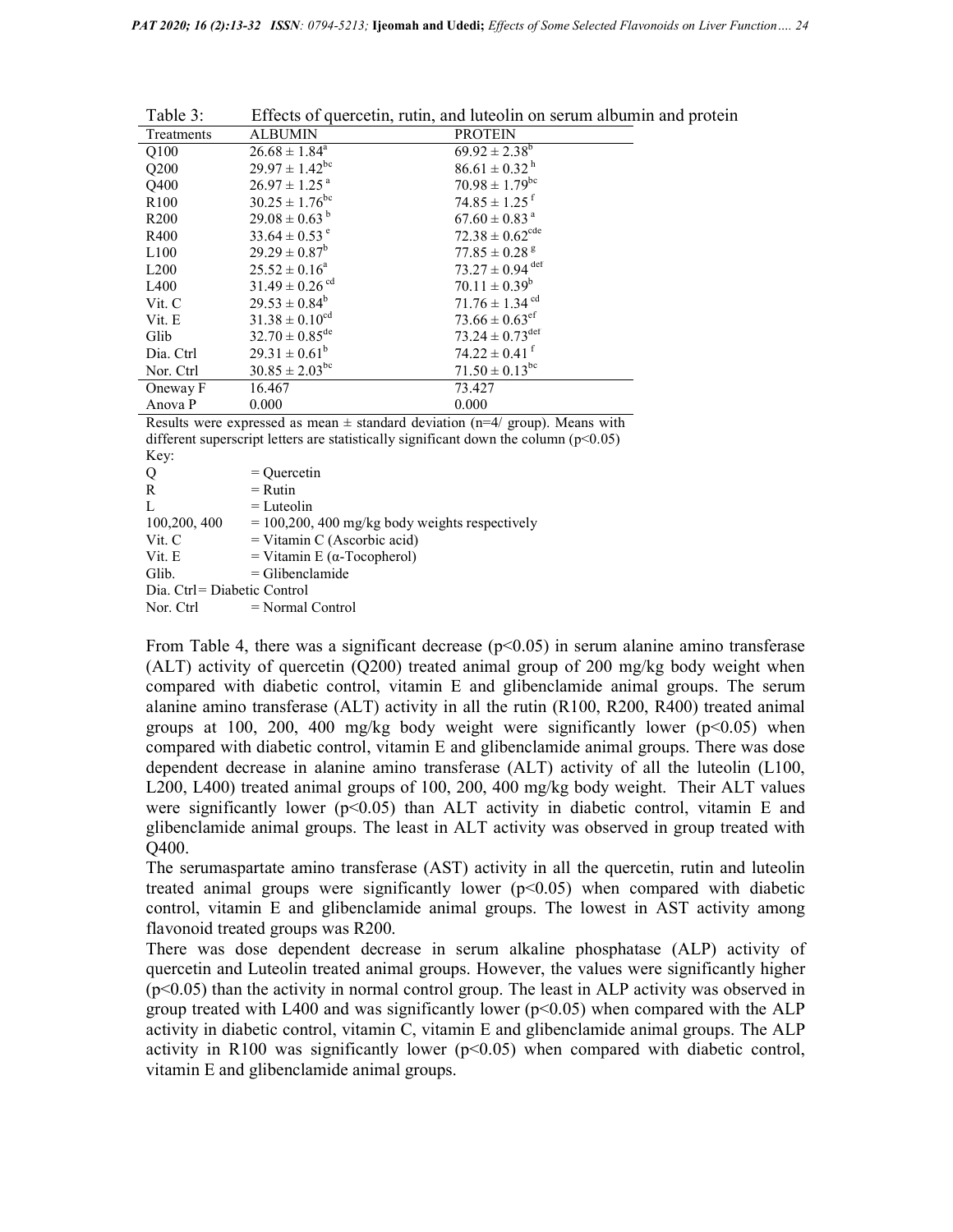| Table 4:         |                                |                                | Effects of quercetin, rutin, and luteolin on some serum marker enzymes |
|------------------|--------------------------------|--------------------------------|------------------------------------------------------------------------|
| Treatments       | ALT                            | AST                            | ALP                                                                    |
|                  | $\rm U/L$                      | U/L                            | $\rm U/L$                                                              |
| Q100             | $32.53 \pm 2.50$ <sup>d</sup>  | $44.57 \pm 0.48^{\text{t}}$    | $369.92 \pm 0.27$ <sup>1</sup>                                         |
| Q200             | $39.60 \pm 3.28$ <sup>e</sup>  | $43.40 \pm 0.36$ <sup>e</sup>  | $357.31 \pm 6.80$ <sup>fgh</sup>                                       |
| Q400             | $22.17 \pm 1.64^{\mathrm{b}}$  | $45.88 \pm 0.36$ s             | $308.61 \pm 0.73^d$                                                    |
| R <sub>100</sub> | $32.81 \pm 0.87$ <sup>d</sup>  | $47.12 \pm 0.31$ <sup>hi</sup> | $310.58 \pm 0.34$ <sup>d</sup>                                         |
| R <sub>200</sub> | $32.18 \pm 0.25^{\rm d}$       | $39.14 \pm 0.56$ <sup>c</sup>  | $351.21 \pm 0.82$ <sup>ef</sup>                                        |
| R400             | $32.30 \pm 0.98$ <sup>d</sup>  | $37.59 \pm 0.59^{\mathrm{b}}$  | $352.04 \pm 1.06^{\text{eff}}$                                         |
| L100             | $29.66 \pm 8.45^{\text{d}}$    | $46.05 \pm 0.32$ <sup>gh</sup> | $344.83 \pm 0.23$ <sup>e</sup>                                         |
| L <sub>200</sub> | $28.40 \pm 0.39$ <sup>cd</sup> | $46.50 \pm 0.53$ <sup>gh</sup> | $258.91 \pm 1.55$ <sup>c</sup>                                         |
| L400             | $24.83 \pm 3.15^{bc}$          | $41.29 \pm 1.20$ <sup>d</sup>  | $210.88 \pm 0.36^b$                                                    |
| Vit. C           | $21.89 \pm 0.08^{\mathrm{b}}$  | $36.28 \pm 0.26$ <sup>a</sup>  | $359.74 \pm 13.53^{gh}$                                                |
| Vit. E           | $38.27 \pm 1.05^{\circ}$       | $47.75 \pm 0.22^i$             | $364.47 \pm 5.57^{\text{hi}}$                                          |
| Glib             | $40.81 \pm 1.32$ <sup>e</sup>  | $48.05 \pm 0.27$ <sup>1</sup>  | $369.91 \pm 0.48^{\mathrm{i}}$                                         |
| Dia. Ctrl        | $38.83 \pm 1.21$ <sup>e</sup>  | $50.25 \pm 1.96$ <sup>1</sup>  | $370.64 \pm 0.64$ <sup>1</sup>                                         |
| Nor. Ctrl        | $14.37 \pm 0.52$ <sup>a</sup>  | $42.71 \pm 0.77$ <sup>e</sup>  | $151.67 \pm 12.54^{\circ}$                                             |
| Oneway F         | 29.436                         | 126.645                        | 603.463                                                                |
| Anova P          | 0.000                          | 0.000                          | 0.000                                                                  |

Results were expressed as mean  $\pm$  standard deviation (n=4/ group). Means with different superscript letters are statistically significant down the column  $(p<0.05)$  $\overline{V}_{\alpha v}$ 

| $I\mathcal{L} \cup \mathcal{V}$ |                                                 |
|---------------------------------|-------------------------------------------------|
| Q                               | $=$ Ouercetin                                   |
| R                               | $=$ Rutin                                       |
| L                               | $=$ Luteolin                                    |
| 100,200, 400                    | $= 100,200,400$ mg/kg body weights respectively |
| Vit. C                          | $=$ Vitamin C (Ascorbic acid)                   |
| Vit. E                          | = Vitamin E ( $\alpha$ -Tocopherol)             |
| Glib.                           | $=$ Glibenclamide                               |
| Dia. Ctrl= Diabetic Control     |                                                 |
| Nor. Ctrl                       | $=$ Normal Control                              |
| ALP                             | $=$ Alkaline Phosphatase                        |
| AST                             | = Aspartate Amino Transferase                   |
| ALT                             | $=$ Alanine Amino Transferase                   |

From Table 5, there was a dose dependent decrease in Serum Triacylglyceride (TG) level in quercetin and rutin treated animal groups. The serum TG concentrations of quercetin (Q100, Q200 and Q400) treated animal groups were significantly lower when compared with that in diabetic control group. No significant decrease was observed in Q400 treated animals when compared with normal control. No significant difference in serum TG concentration of Q400 treated animals and glibenclamide treated animal group. There was a non-significant decrease in serum TG concentrations of R400 and L200 treated animal groups when compared with diabetic control group. The least serum TG concentrations among the flavonoid treated animal groups were Q100 and Q200.

There was a dose dependent increase in serum total cholesterol (TC) in rutin and luteolin treated animal groups. Conversely, quercetin decreased in a dose dependent manner. The TC of the flavonoid treated animal groups was significantly lower than the serum TCs in diabetic control and vitamin E treated animal group. The TC of the Q400 and L100 treated animal groups was significantly lower than the serum TCs in standards (vitamin E, vitamin C and glibenclamide) and control groups (normal and diabetic control). Among the flavonoid treated animal groups, the least in total cholesterol (TC) was L100 treated animal group

There was a dose dependent increase in serum high density lipoprotein-cholesterol (HDL-c) of all the flavonoid treated animal groups. The HDL-c of Q100 treated animal group was significantly higher than that of diabetic control. The HDL-c of R400 treated animal group was significantly higher than that of vitamin C, glibenclamide, diabetic control. The value was higher than normal control but not significant. The HDL-c of L400 treated animal group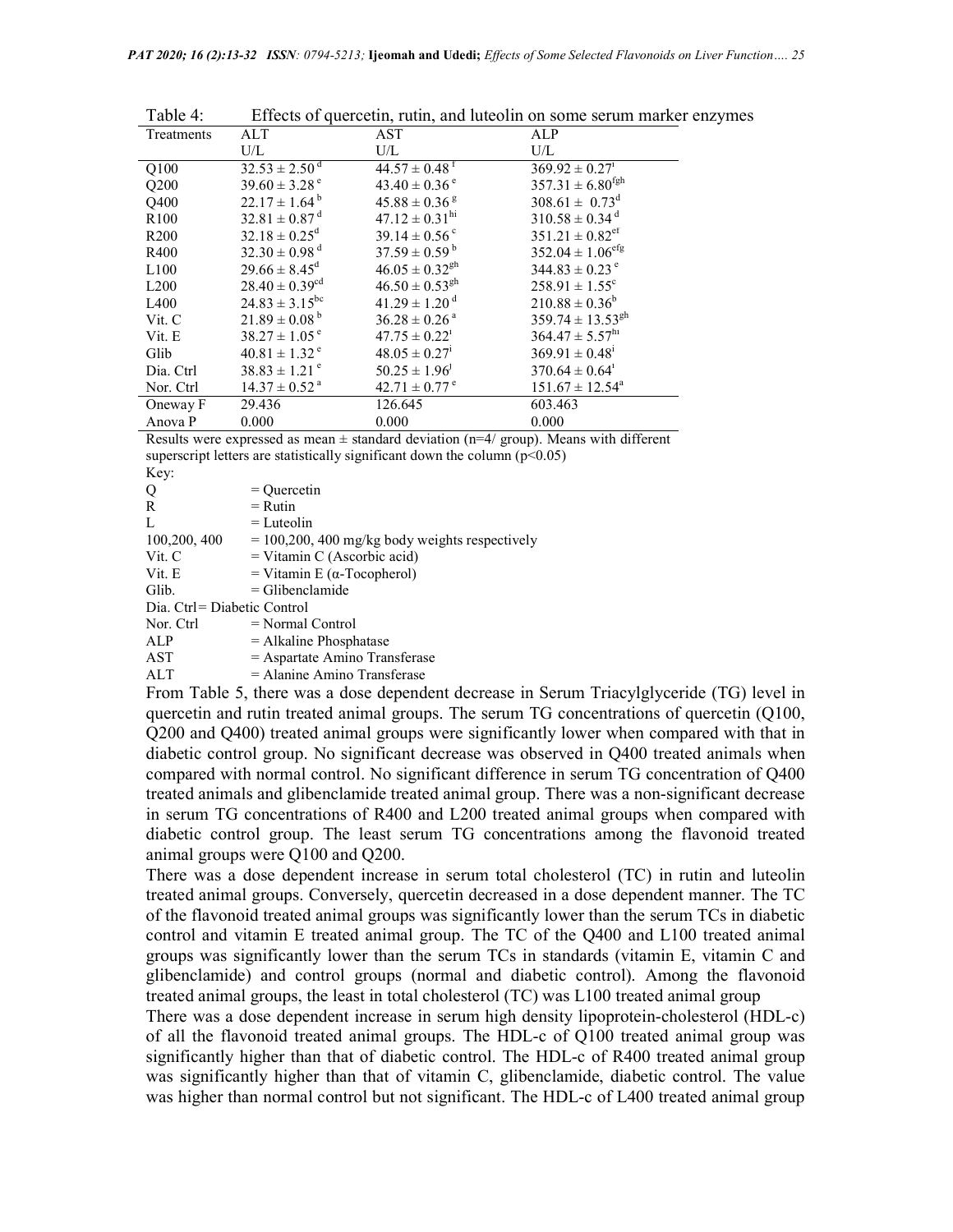was significantly higher than that of standard group, control groups and flavonoid treated animal groups.

The serums low density lipoprotein-cholesterol (LDL-c) of quercetin treated animal groups decreased in a dose dependent manner. The quercetin (Q400) group was significantly lower (p<0.05) when compared with that of vitamin C, vitamin E, glibenclamide, normal control and diabetic control group. The rutin and luteolin treated animal groups show a dose dependent increase in serum LDL-c. The R100 treated animal group was significantly lower when compared with vitamin E and diabetic control glibenclamide animal groups. The L100 treated animal group was significantly lower when compared with standard control groups, diabetic control, and normal control animal groups, and the least among the flavonoid groups.

| Atherogenic<br>TG<br><b>HDLc</b><br>TC<br>LDLc<br>Index<br>Treatments                                                                           |  |
|-------------------------------------------------------------------------------------------------------------------------------------------------|--|
| $2.74 \pm 0.07$ <sup>ef</sup><br>$0.47 \pm 0.02^b$<br>$0.80 \pm 0.01^{b}$<br>$1.47 \pm 0.05^8$<br>0.23<br>Q100                                  |  |
| $0.47 \pm 0.01^{\text{ b}}$<br>$0.80 \pm 0.02^{\text{ b}}$<br>$1.95 \pm 0.09^{\mathrm{b}}$<br>$0.68 \pm 0.09^{\circ}$<br>Q200<br>0.23           |  |
| $0.51 \pm 0.02^{\rm bc}$<br>$0.78 \pm 0.01^{\text{ b}}$<br>$0.25 \pm 0.19^b$<br>$1.53 \pm 0.16^{\text{a}}$<br>0.18<br>Q400                      |  |
| $0.58\pm0.02$ $^{\rm de}$<br>$1.10 \pm 0.05$ <sup>f</sup><br>$0.91 \pm 0.06^d$<br>$2.58 \pm 0.04$ <sup>e</sup><br>0.28<br>R <sub>100</sub>      |  |
| $0.90 \pm 0.02^{\rm de}$<br>$1.10 \pm 0.29^{\text{de}}$<br>$2.59 \pm 0.22$ <sup>e</sup><br>$0.60 \pm 0.06^e$<br>0.18<br>R <sub>200</sub>        |  |
| $0.89 \pm 0.06^{\rm cd}$<br>$2.75 \pm 0.06$ <sup>ef</sup><br>$1.21 \pm 0.13$ <sup>ef</sup><br>$0.64 \pm 0.03$ <sup>f</sup><br>0.14<br>R400      |  |
| $0.96 \pm 0.01$ <sup>de</sup><br>$0.54 \pm 0.01$ <sup>cd</sup><br>$1.50 \pm 0.04$ <sup>a</sup><br>$0.04 \pm 0.03^{\circ}$<br>0.25<br>L100       |  |
| $0.94 \pm 0.03$ <sup>de</sup><br>$0.53 \pm 0.01$ <sup>c</sup><br>$2.17 \pm 0.06^{\circ}$<br>$0.71 \pm 0.06^{\circ}$<br>0.25<br>L200             |  |
| $1.08 \pm 0.20^{\rm de}$<br>$2.85 \pm 0.22$ <sup>f</sup><br>$0.97 \pm 0.02^e$<br>$0.81 \pm 0.04^{\rm g}$<br>L <sub>400</sub><br>0.08            |  |
| $0.55 \pm 0.02$ <sup>cd</sup><br>$0.51 \pm 0.05^{\text{ a}}$<br>$1.58 \pm 0.02$ <sup>a</sup><br>$0.53 \pm 0.05^{\circ}$<br>Vit. C<br>$-0.03$    |  |
| $0.65 \pm 0.01^{\rm f}$<br>$2.01 \pm 0.12^{\rm h}$<br>$0.47 \pm 0.04^{\text{ a}}$<br>$3.12 \pm 0.10^8$<br>$-0.14$<br>Vit. E                     |  |
| $0.57 \pm 0.04$ <sup>de</sup><br>$0.80 \pm 0.06^{\mathrm{b}}$<br>$2.70 \pm 0.04$ <sup>ef</sup><br>$1.34 \pm 0.09$ <sup>tg</sup><br>Glib<br>0.15 |  |
| $0.96 \pm 0.11$ <sup>de</sup><br>$3.62 \pm 0.03$ <sup>h</sup><br>$0.40\pm0.02$ a<br>$2.27 \pm 0.15$ <sup>1</sup><br>0.38<br>Dia. Ctrl           |  |
| $0.83 \pm 0.03^{\rm bc}$<br>$2.38 \pm 0.09$ <sup>d</sup><br>$0.61 \pm 0.02$ <sup>et</sup><br>$0.95 \pm 0.11^{\circ}$<br>0.13<br>Nor. Ctrl       |  |
| 122.459<br>59.205<br>129.740<br>54.332<br>Oneway F                                                                                              |  |
| 0.000<br>0.000<br>0.000<br>Anova P<br>0.000                                                                                                     |  |

Table 5: Effects of quercetin, rutin, and luteolin on serum lipid profile (mMole/L)

Results were expressed as mean  $\pm$  standard deviation (n=4/ group). Means with different superscript letters are statistically significant down the column  $(p<0.05)$ Key:  $Q = Q$ uercetin<br>  $R = R$ utin  $=$  Rutin

| $\mathbf{v}$                | ,,,,,,,,                                        |
|-----------------------------|-------------------------------------------------|
| L                           | $=$ Luteolin                                    |
| 100,200, 400                | $= 100,200,400$ mg/kg body weights respectively |
| Vit. C                      | $=$ Vitamin C (Ascorbic acid)                   |
| Vit. E                      | = Vitamin E ( $\alpha$ -Tocopherol)             |
| Glib.                       | $=$ Glibenclamide                               |
| Dia. Ctrl= Diabetic Control |                                                 |
| Nor. Ctrl                   | $=$ Normal Control                              |
| TC.                         | $=$ Total Cholesterol                           |
| TG                          | $=$ Triacylglyceride                            |
| <b>HDLc</b>                 | = High Density Liporoptein-Cholesterol          |
| LDLc                        | $=$ High Density Liporoptein-Cholesterol        |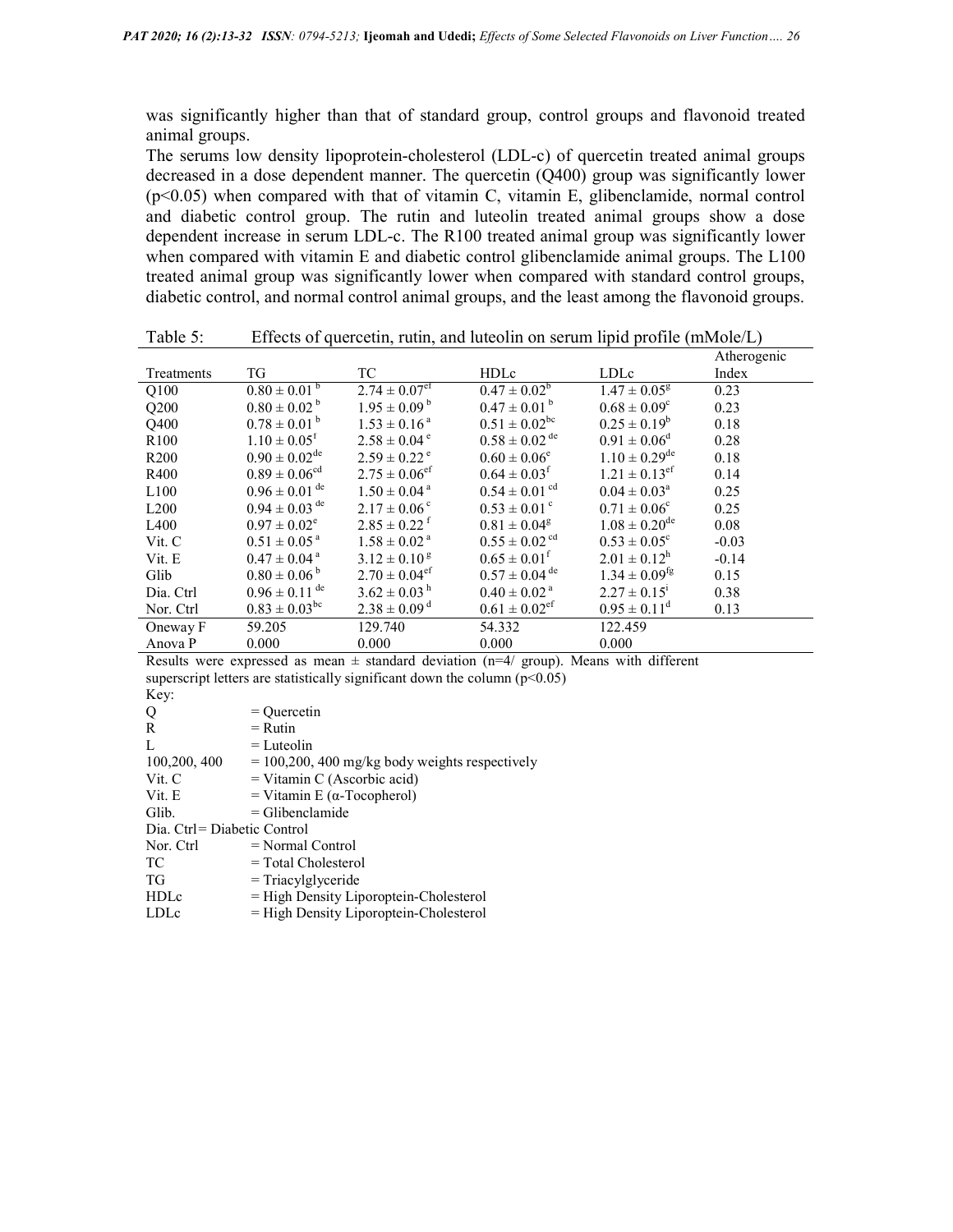#### **Discussion**

From Table 1, luteolin at dose, 400 mg, maintained normal liver enzyme levels (ALP, AST and ALT), protein when compared with the normal control. The albumin level was significantly  $(p<0.05)$  higher than the normal control. The serum enzymes (ALP, AST and ALT), markers of liver function in  $Q400$  and L400 treated groups were significantly ( $p<0.05$ ) lower than the diabetic control. The liver enzyme activities observed in non-Diabetic rats (or normal control group) indicates a normal and healthy liver. Values lesser than what is observes in normal control group is indicative of a compromised integrity of the hepatocyte membrane especially for ALT activity. Elevated serum enzyme activity is expected in the serum because of leached into the blood. The liver function parameters ALP, AST, ALT, protein, and albumin have age long been used as a useful indicators or indices to ascertain the functionality of the liver. They have successfully been used in diagnosis and in monitoring of progression of some liver related disease conditions and inflammatory processes. These parameters are equally used in toxicity monitoring of xenobiotics (Pharmaceuticals, neutraceuticals, health care products, cosmetics, food, plant extracts and environmental toxicants and host of others). AST and ALT are present in many cells, notably among them are the cells of the liver, heart, muscle, kidney and others. Abnormal serum concentration of these enzymes is an indication of assault on the membrane of cells of origin and leakage into the ECF of the blood. The liver activities of these enzymes in L400 group are comparable to the normal control group of the liver homogenate. Enzyme activities of L400 animal group and normal control, ALP  $(0.12 \pm 0.01^{b\circ}/0.11 \pm 0.01^{b})$ , AST  $(0.19 \pm 0.01^{a\circ}/0.18 \pm 0.01^{a})$ , ALT  $(0.20 \pm 0.01^{\circ}/0.20 \pm 0.02^{\circ})$  are normal when compared with the normal control. The protein synthetic function of L400 was not compromised. Protein (97.85  $\pm$  0.05<sup>h</sup> /98.85  $\pm$  $(0.82<sup>h</sup>)$  and Albumin  $(65.26 \pm 1.11<sup>g</sup> / 62.79 \pm 0.21<sup>f</sup>)$  when compared with normal control. Luteolin at 400 mg/kg body weight could confer mild hepatoprotective and antioxidant effect on the liver since all the enzyme activities are the same as the normal control. The protein and albumin synthesizing ability of the Liver is not impaired at L400 administered animals. In Table 2, Quercetin at all concentrations brought about the reduction in TC, TG, HDLc and decreased atherogenic index at Q100 (0.12). Rutin increased the level of HDLc at the three dose levels and improved the atherogenic index by 0.56 at R200. The atherogenic index of R400 treated animal group was 0.53. Lipid biosynthesis in the liver is regulated by a family of transcription factors the sterol regulatory element binding proteins (SREBPs) namely,  $SREBP<sub>1</sub>$  and  $SREBP<sub>2</sub>$  (Shimano, 2001).  $SREBP<sub>1</sub>$  regulates enzymes of fatty acid synthesis while  $SREBP<sub>2</sub>$  regulates cholesterol biosynthesis and uptake by regulating biosynthesis of HMG-CoA reductase (Wong et al., 2015). It may be likely that quercetin and rutin affected the expression of  $SREBP<sub>1</sub>$  and  $SREBP<sub>2</sub>$ . There may be down-regulation of these proteins. This affects the level of HDL-c and triacylglycerol produced by the liver and brings about reduction in liver TG (as VLDL), liver HDL and LDL (since it level depends on the circulating VLDL). The liver uptake of LDL-c may also be hampered via down regulation of SREBP<sub>2.</sub>Flavonoid may affect the expression of SREBP or steroid regulatory element binding protein activating protein (SCAP) or directly affect steroid regulatory element in the promoter of the genes involved in lipid biosynthesis. Wong *et al.* (2015), reported that luteolin inhibit expression of SREBP2 transcription factor in the hepatocyte cell line WRL and  $\text{HepG}_2$ . They also reported that luteolin prevented nuclear translocation of  $\text{SREBP}_2$  hence decrease transcription of HMG CoA reductase (Wong et al., 2015) an enzyme in cholesterol biosynthetic pathway. Quercetin and luteolin may also have affected LDL-c receptor expression in the liver hence reduced LDL-c in the liver. The level of hepatic HDL-c and LDL-c therefore directly affect the TC of the liver. The atherogenic index of Q100 and R400 are 0.12 and 0.53 respectively were desirable. VLDL is synthesized in the liver and its role is to transport triacylglyceride formed from excess dietary carbohydrate to extrahepatic tissues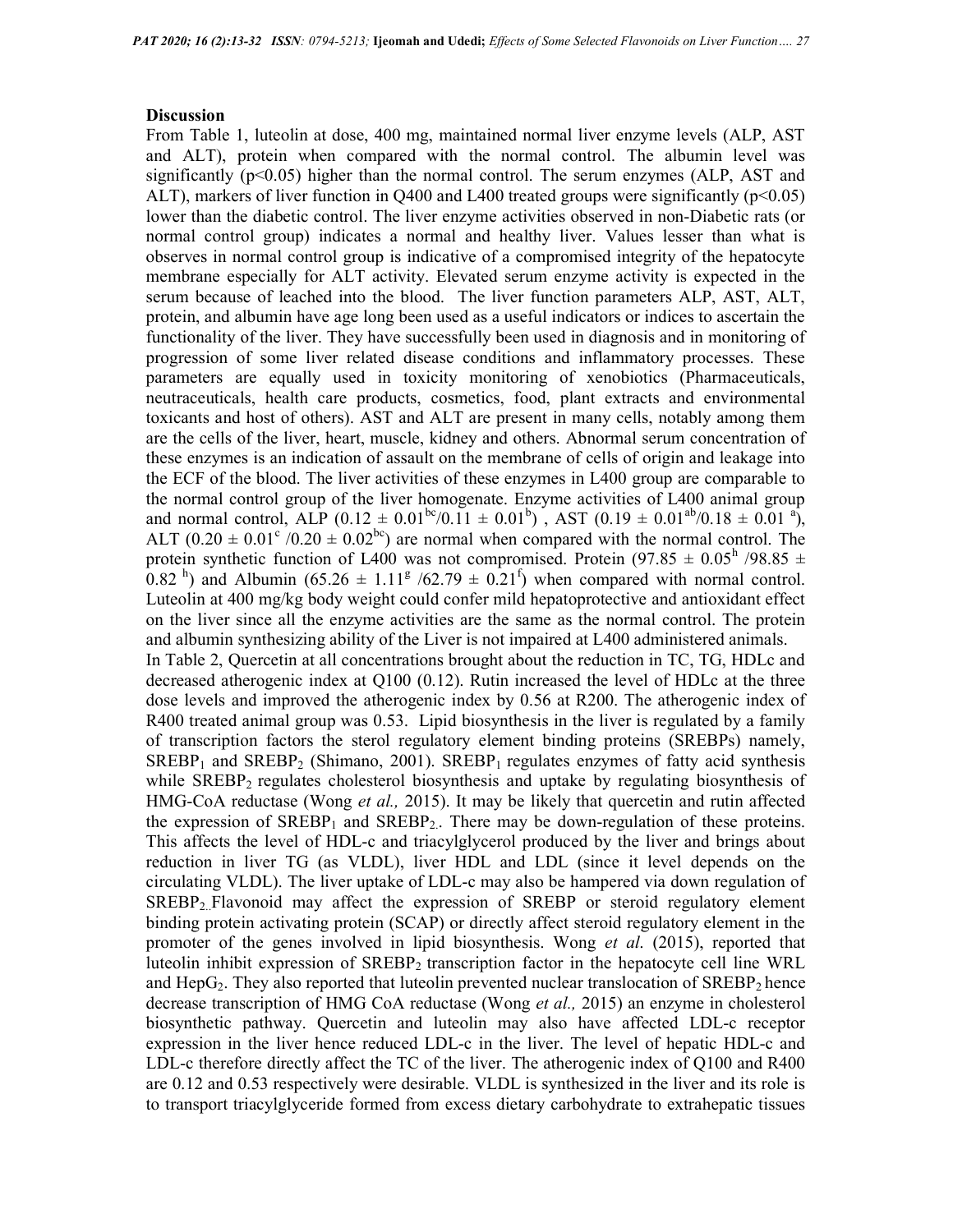where they are acted upon by the action of lipoprotein lipase at the capillary endothelium of the target tissues to release glycerol and fatty acids, the later which are used for the provision of energy in the muscle, stored in the adipose tissue, used as milk fat in the lactating mammary gland. LDL is produced in circulation supposedly at the liver sinusoid and delivers cholesterol to peripheral tissues. About 50-75 % of cholesterol is cleared by the liver via its LDL-receptor. LDL has a negative correlation with the development of atherosclerosis. HDL is on the other hand synthesized by the liver. It picks cholesterol ester from other tissues and lipoproteins and delivers it to the liver in a reverse cholesterol transport via scavenger receptor class B1 (SRB1). In the liver about 50 % of HDL-c may return to the liver. There is a positive correlation of HDL with the development of atherosclerosis. The ratio of highdensity lipoprotein to low density lipoprotein (HDL-c / LDL-c) and atherogenic index is a tool for assessing the tendency of an organism to develop atherosclerosis and stroke.

In Table 3, there is no evidence of leakage of Albumin in Luteolin treated animal group as their concentration increased to L400 but the value did not vary significantly with the normal control and may be the best dose in hepatoprotection function. The albumin level of R400 group was significantly higher than the normal control. L400 greatly restored protein and albumin synthetic ability in the hepatic cells. The total protein level of the serum rather decreased as the concentration increased in luteolin treated animal groups (L100 to L400) but the value did not vary significantly  $(p>0.05)$  with the normal control. There is a reduction in the serum albumin and total protein of quercetin and rutin treated animal in group Q100, Q400 and R200. The Q200 and L100 shows elevated protein concentration. The ability of the liver to synthesize various proteins including albumin is also a measure of liver functionality of the liver. The half-life of the serum albumin is about 20 days (Thapa and Anuj, 2007). The serum albumin level at any point in time is an indicator to the rate at which it is synthesized, distributed, and degraded.

In Table 4, Quercetin at Q400 shows hepatoprotective and antioxidant properties on the oxidative damage because of diabetes mellitus condition since the liver and serum level shows reduced enzyme activity when compared with the diabetic control. The serum activities of ALT and ALP of Q400 and L400 groups were significantly  $(p<0.05)$  lower than the enzyme activity observed in diabetic control in all the flavonoid groups. The leakage of marker enzymes into the serum was an indication of tissue injury. The AST in R400 and L400 was significantly ( $p<0.05$ ) lower than the normal control. ALP is a marker enzyme for plasma membrane and endoplasmic reticulum. Low serum enzyme activity is an indication of an intact liver cells membrane since their activity was similar to the normal control. This shows that the Luteolin at this concentration was able to constantly scavenge to some extent these ROS, because of diabetes mellitus condition of the rats. Any elevation in the serum activity of these enzymes could be because of leakage from another tissue location which are yet unknown.

In Table 5, there was a progressive decrease in kidney creatinine level in quercetin treated animal groups. This could be because of reduced glomerular filtration rate (GFR). The urea concentration of the kidney equally decreased. This also indicates reduced functionality of the kidney as the concentration of quercetin increased from 100 to 400 mg /kg body weight.

 The progressive increase in concentration of creatinine as the dose of administered rutin and luteolin increased from 100 to 400 mg/kg body weight is a positive attribute on kidney functionality. It shows that rutin and uteolin can improve or reduce oxidative stress damage on kidney as a result of diabetes mellitus at a higher dose. However, the urea concentration of the kidney in 400 mg rutin /kg body weight of the animal was higher than the controls.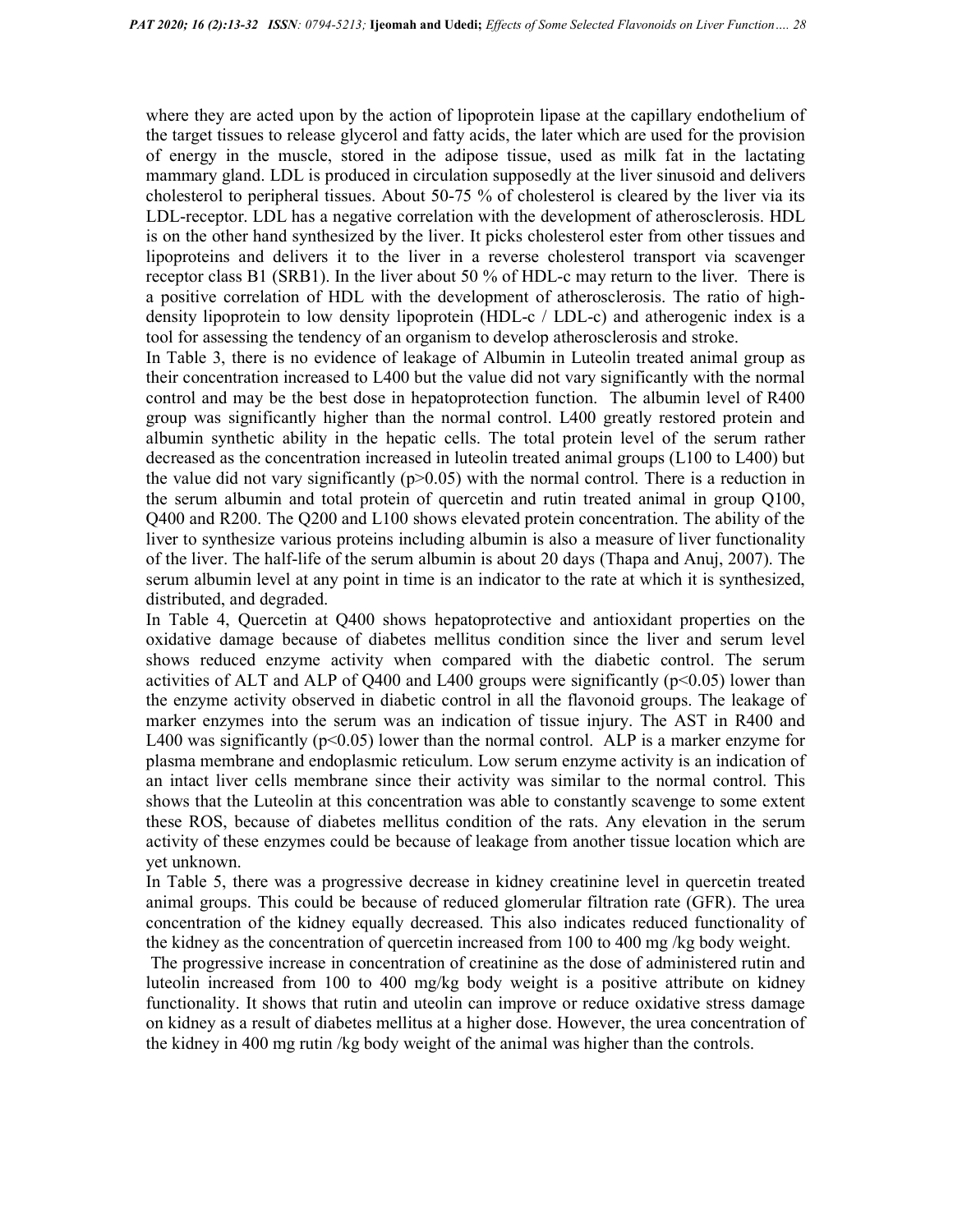#### Conclusion

The effect of the food grade flavonoids on liver function, lipid profile and antioxidant protection were determined. The food grade flavonoids treated animal groups at 400 mg Quercetin, 100 mg Rutin and 400 mg Luteolin had better hepatoprotection. Similarly, the serum level of these enzyme markers also indicates that the concentrations mentioned above protected the liver better. The Albumin and protein of animals treated with 400 mg Quercetin is comparable with the normal control. The Albumin and protein of animals treated with 200 mg Rutin and 400 mg Luteolin are also comparable with normal control. The Atherogenic Index (AI) of serum lipid profile, of the flavonoid treated animal groups were significantly reduced but the least values were seen in animals treated with 400 mg Quercetin (AI=2.80), 400 mg Rutin (AI=3.34) and  $100/400$  mg Luteolin (AI=1.78/2.52 resp), are greatly lowered and therefore may have no cardisovascular health implications at any dose in comparison with diabetic control (AI=8.05). The AI of the liver homogenate lipid profile also shows that they decreased significantly in comparison with diabetic control. it is observed that Quercetin is more effective at low dose (100mg/kg), Rutin at medium and high doses (200/400 mg/kg) while luteolin has been mostly found to be more effective at high dose  $(400 \text{ mg/kg})$ .

#### Recommendations

There is a possibility of having a synergistic response or a more enhanced/modified response on the animals if the effective doses of these flavonoids are combined and studied.

#### References

- Abbasi, A., Bakker, . J., Corpeleijn, E., van der A. D. L., Gansevoort, R. T., Gans, R. O. (2012). Liver function test and risk prediction of incident type 2 diabetes: Evaluation in two independent cohorts. PLos One. 2012; 7:e51496.
- Bastaki, S. (2005). Diabetes mellitus and its treatment. International Journal of Diabetes and Metabolism, 13 (3): 111-134.
- Bergermeyer, H. U., Scheibe, P. and Wahlefeld, A. W. (1978). Methods for aspartate and alanine amino transferase. Clinical Chemistry,125:1487.
- Bora, K., Borah, M., Chitia, H., Nath, C. K., Das, D. and Ruram, A. A. (2016). Presence of concurrent derangements of liver function test in type 2 diabetes and their relationship with glycemic status: A retrospective observational study from Meghalaya. *Journal of* laboratory physicians, 8 (1): 30-35. Doi: 10.4103/0974-2727.176227
- Brostrom, C. O. and Jeffay, H. (1970). Protein catabolism in rat liver homogenates: a reevaluation of energy requirement for protein catabolism. The Journal of Biological Chemistry, 245 (16): 4001-4008.
- Burcelin, R., Eddouks, M., Maury, J., Kande, J., Assan, R. and Girard, J. (1995). Excessive glucose production, rather than insulin resistance, accounts for hyperglycemia in recent onset streptozotocin-diabetic rats. Diabetologia,38 (3): 283-290. doi:10.1007/BF00400632.
- Cho, N. H., Shaw, J. E., Karuranga, S., Huang, Y., Fernandes, J. D. d-R., Ohlrogge, A. W. and Malanda, B. (2018). Diabetes atlas: Global estimates of diabetes prevalence for 2017 and projections for 2045. Diabetes Research in Clinical Practice, 138: 271-281.
- Dos-Santos, J. M., Tewari, S. and Mendes, R. H. (2019). The role of oxidative stress in development of Diabetes and its complications. Journal of Diabetes Research, 2019. https://doi.org/10.1155/2019/4189813
- Doumas, B. T., Bayse, D. D., Carter, R. J., Peters, T. and Scaffer, R. (1981). A candidate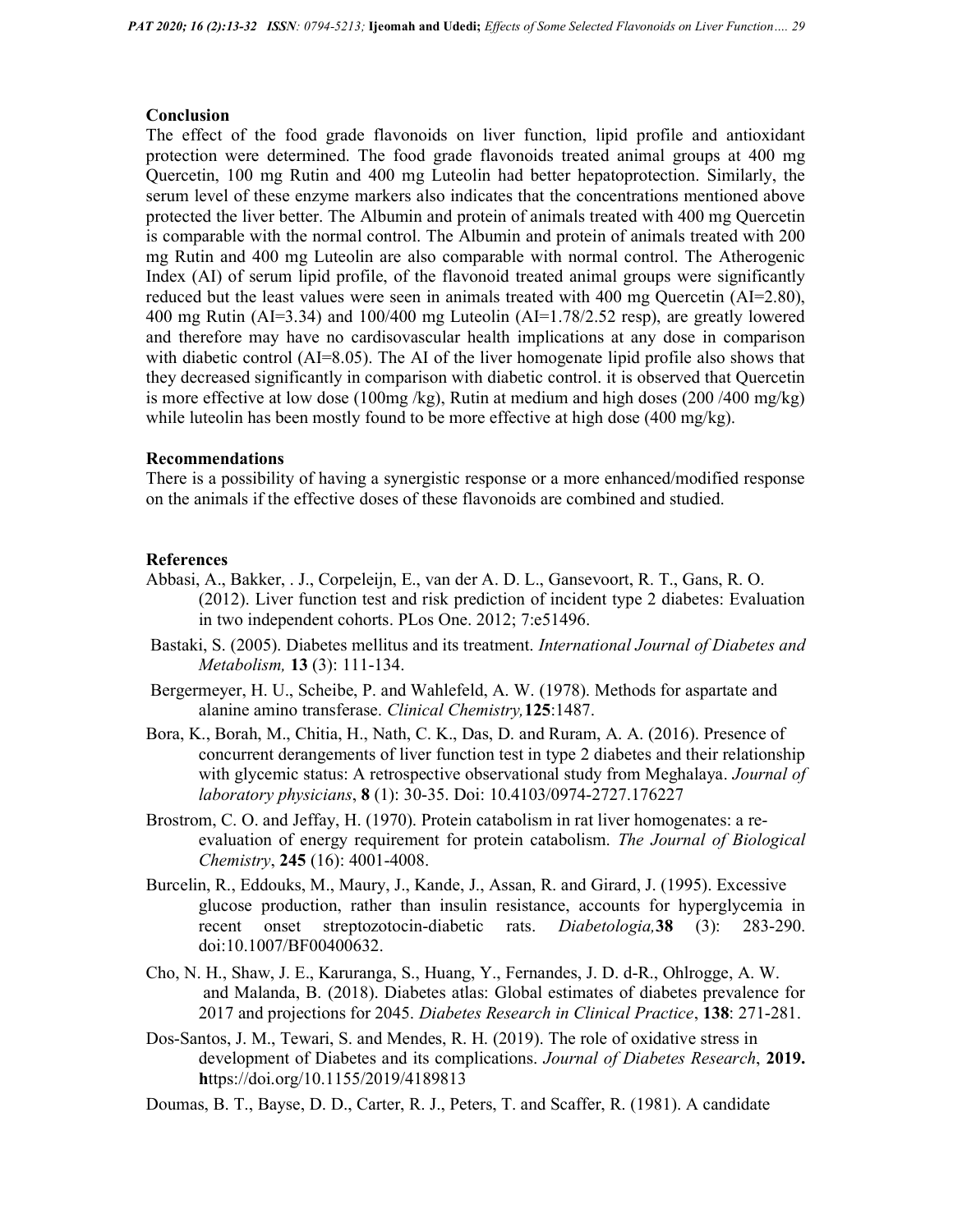referenceMethod for determination of total protein in serum. I. Development and evaluation.*Clinical Chemistry*, 27 (10):1642-1650. https://doi.org/10.1093/clinchem/27.10.1642

- Fossati, P., Prencipe, L. and Lorenzo, P. (1982). Serum triglyceride determination colorimetrically with an enzyme that produces hydrogen peroxide. Clinical Chemistry. 28: 2077 – 2080.
- Friedewald, W. T, Levy, R. I. and Fredrickson, D. S. (1972). Estimation of the concentration of low-density lipoprotein cholesterol in plasma, without use of the preparative ultracentrifuge. Clinical Chemistry,18: 499–502.
- Getnet. T., Sintayehu, A., Alebachew, F. Molla, A. (2019). Prevalence of liver function test abnormality and associated factors in type 2 diabetes mellitus: a comparative crosssectional study. *EJIFCC*, 30 (3): 303-316.
- Grove, T. H. (1979). Effect of reagent pH on determination of HDL-c by precipitation with Na-phosphotungsate-magnesium. Clinical Chemistry. 25: 560.
- Hanley, A. J., Williams, K., Festa, A., Wagenknecht, L.E., D'Agostino, R. B., Haffner, S. M. (2005). Liver markers and development of metabolic syndrome. Diabetes, 54 (11): 3140-3147.
- Jayakar, B. and Suresh, B. (2003). Antihyperglycemic and hypoglycemic effect of *Aporosa* lindleyana in normal and alloxan induced diabetic rats. Journal of Ethnopharmacology, 84 (2-3):247-249. doi:10.1016/s0378-8741(02)00328-8.
- Kayar, Y., Ilhan, A., Kayar, N. B., Unver, N., Coban, G., Ekinci, I., Hamdard, J., Pamukcu, O. and Eroglu, H. (2017). Relationship between poor glycemic control and risk factors, life style and complications. Biomedical Research, 28 (4): 1581-1586.
- Kumar, S. and Pandey, A. K. ( 2013). Chemistry and biological activities of flavonoids: An Overview. The Scientific World Journal, 2013, p. 16 http://dx.doi.org/10.1155/2013/162750..
- Kunutsor, s.K., Apekey, T. A. and Walley, J. (2013). Liver aminotransferases and risk of incident type 2 diabetes: A systematic review and meta-analysis. American journal of epidemiology, 178: 159-171.
- Leeds, J. S., Forman, E. M., Morley, S., Scott, A. R., Tesfiaye, S. and Sanders, D. S. (2009). Abnormal liver function tests in patients with type 1 diabetes mellitus: prevalence, clinical correlations and underlying pathology. Diabetesmedicine, 26 (12): 1235- 1241. Doi:10.1111/j.1464-5491.20009.02839.x
- Naito, H. K. (1984<sub>a</sub>). Cholesterol. Clinical Chemistry. A. Kaplan (ed). Toronto, Princeton: The C. V. Mosby Co St. Louis. pp. 437 and 1194-1206.
- Naito, H. K. (1984<sub>b</sub>). High-density lipoprotein (HDL) cholesterol. A. Kaplan *etal.* (eds). Clinical Chemistry. Toronto, Princeton: The C. V. Mosby Co St. Louis. pp. 437 and 1207-1213.
- National Committee for Clinical Laboratory Standards (NCCLS) Approved Standards (1979). ACS-1. Specification for standardized protein Solution (Bovine serum Albumin). 2nd edn. National Committee for Clinical Laboratory Standards. 771 E Loncaster Ave., Villanova. PA 19-85.
- Ni, H, oe, H. H. and Htet, A. (2012). Determinants of abnormal liver function testsin diabetes patients in Myanmar. International journal of Diabetes research, 1: 36-41.
- Panche, A. N., Diwan, A. D. and Chandra, S. R, (2016). Flavonoids: An overview. Journal of Nutritional Science,5: e47.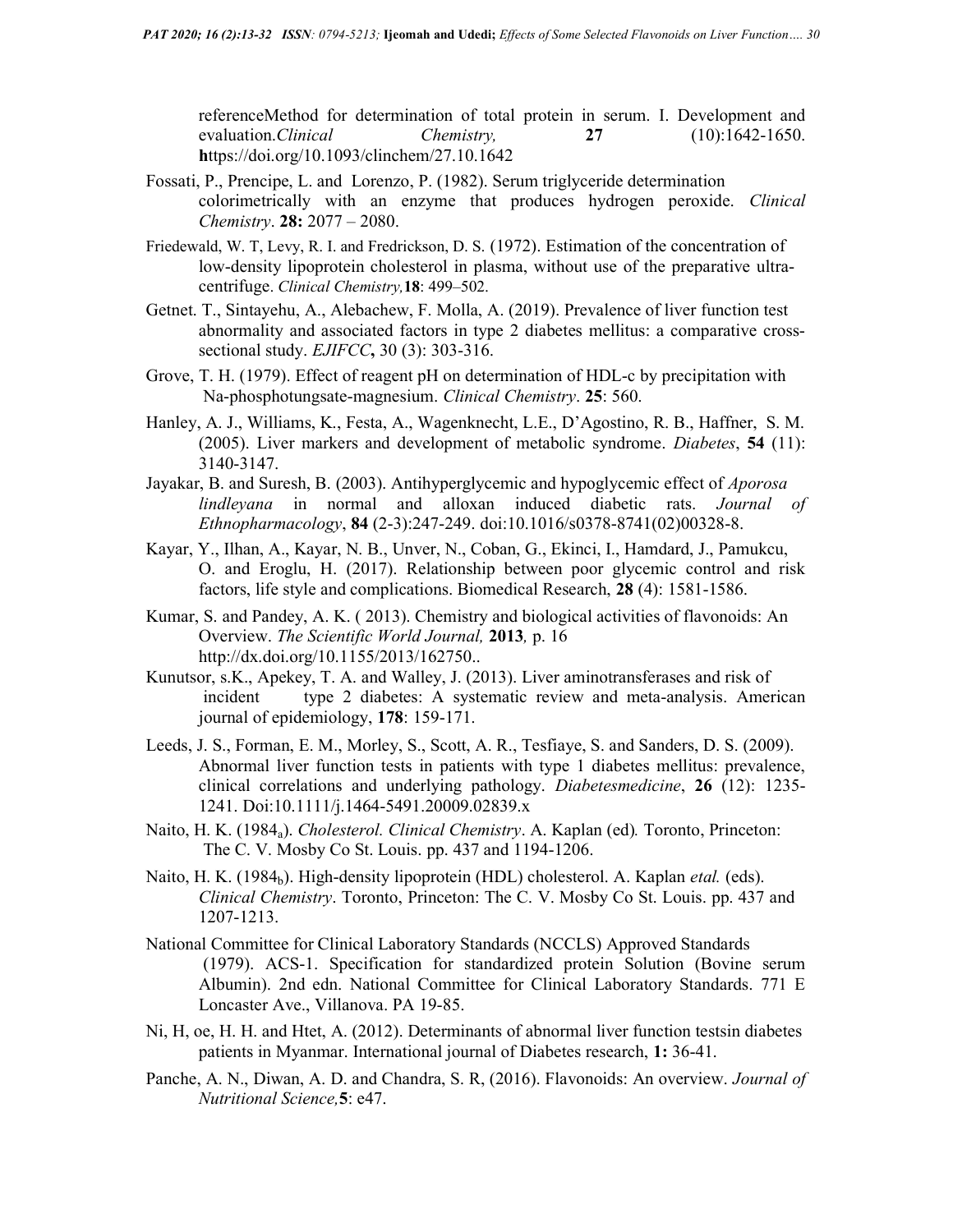Doi: 10.1017/jns.2016.41. PMCID: PMC5465813. PMID:28620474

- Priora, R., Coppo, L., Salzano, S., Simplicio, D. P. and Ghezzi, P. (2010). Measurement of mixed disulfides including glutathionylated proteins. Methods in Enzymology, 473: 149-159. https://doi.org/10.1016/S0076-6879(10)73007-X.
- Ruiz-Cruz, S., Chaparro-Hernández, S., Hernández- Ruiz, K. L., Cira-Chávez, L. A., Estrada-Alvarado, M. I., Ortega, L. E. G., Ornelas-Paz, J. d-J. and Mata, M. A. L. (2017). Flavonoids: important biocompounds in foods. www.intechopen.com. doi:10.5772/67864. Assessed, 04/07/2020
- Schlebusch, H., Rick, W., Lang, H. and Knedal, M. (1974). Standards in the activities of clinically important enzymes. Deutsche MedizinischeWochenschrift,99: 765-766.
- Shibabaw, T., Dessie, G. and Molla, M.D. (2019). Assesment of liver marker enzymes and its association with type 2 diabetes mellitus in Northwest Ethiopia. BMC research notes,12; 707. https://doi.org/10.1186/s13104-019-4742-x
- Shimano, H. (2001). Sterol regulatory element-binding protein (SREBPs): Transcriptional regulators of lipid synthetic. Progress in Lipid Research, 40: 439-452.
- Soobrattee, M. A., Neergheen, V. S., Luximon-Ramma, A., Aruoma, O. I. and Bahorun, T. (2005). Phenolics as potential antioxidant therapeutic agents. Mechanism and Actions. Mutation Research/ Fundamental and Molecular Mechanisms of Mutagenesis, 579 (1-2):200-213. doi:10.1016/mrfmmm.2005.03.023
- Tabatabaei-Malazy, O., Larijani, B. and Abdollahi, M. (2013). A novel management of diabetes by means of strong antioxidants combination. Journal of Medical Hypothesis and Ideas, 7 (1):25-30. https://doi.org/10.1016/j.jmhi.2012.12.002
- Takian, A. and Kazempour-Ardebili, S. (2016). Diabetes dictating policy: An editorial Commemorating world health day 2016. International Journal of Health Policy and Management, 5 (10):571-573. doi.10.15171/ijhpm.2016.79
- Thapa, B. R. and Anuj, W. (2007). Liver function test and interpretation. Indian Journal of Pediatrics, 74 (7):663-671.
- Tsimogiannis, D. I. and Oreopoulou, V. (2004). Free radical scavenging activity of 5, 7,3'4' hydroxy susbstituted flavonoids. Innovating Food Science and Emerging Technology, 5: 523-528.
- Ucler R., Kartal, M., even, I., Alay, M., Bayram, I. and Olmez, S. (2015). Glycogenic hepartopathy in type 1 diabetes mellitus. Case report in hepartolog, 2015: Id236143. https://doi.org/10.1155/2015/236143
- Wong, T. Y. Klein, R. Couper, D. J., Cooper, I. S., Shahar, E., Hubbard, L. D., et al. (2001). Retinal microvascular abnormalities and incident stroke: The atherosclerosis risk in communities study. Lancet, 358:1134-1140.
- Wong, Y. T., Lin, S. M. and Leung, L. K. (2015). the flavone luteolin suppresses  $SREBP<sub>2</sub>$ expression and post- translational activation in hepatic cells. *Plos One*, 10 (8) e0135637, doi. 10.1371/journal.pone.0135637. PMCID: PMC4547722. PMID:26302339.
- World health organization WHO, (2016). Global report on diabetes Geneva, Switzerland: WHO press.https://who.int/